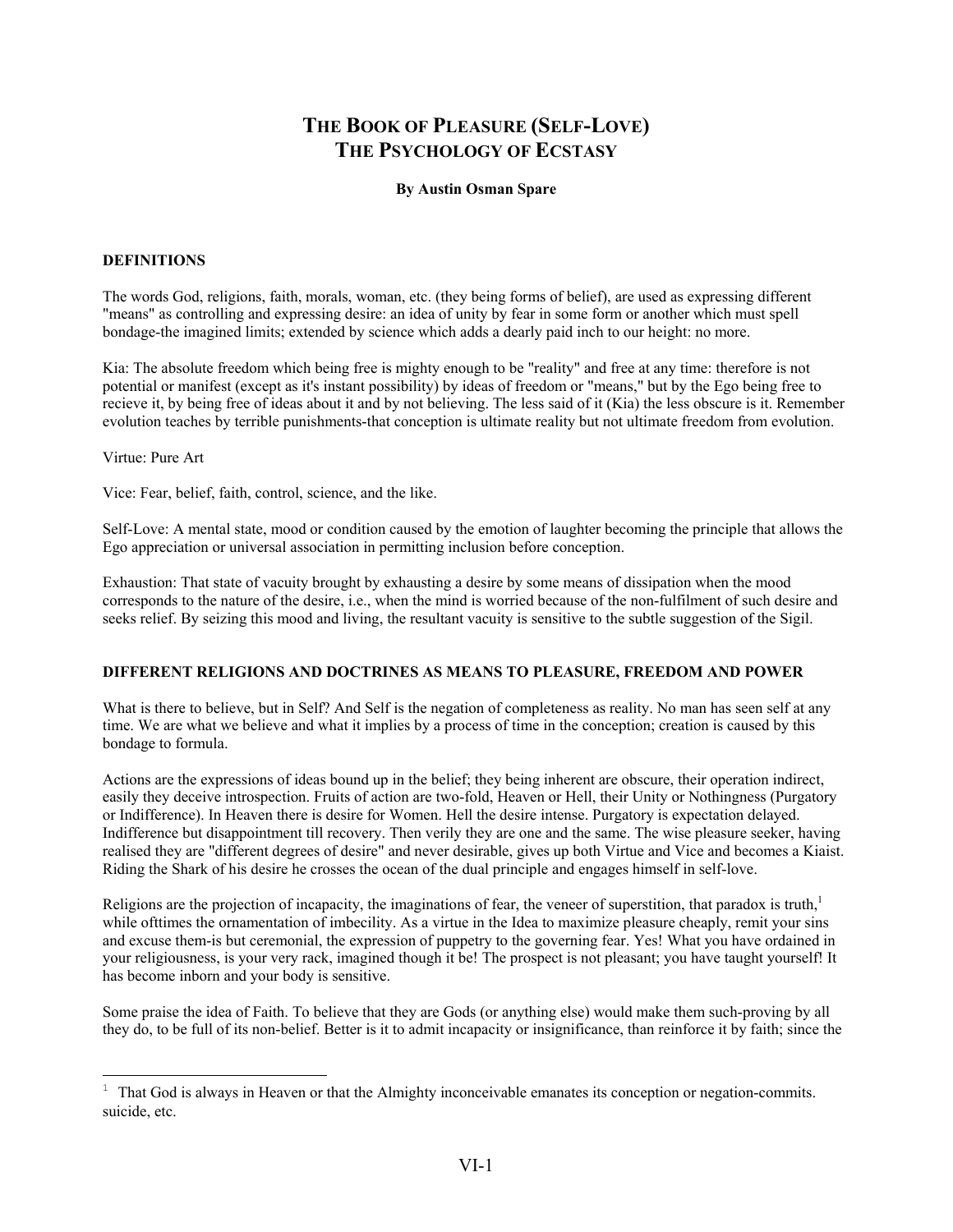superficial "protects" but does not change the vital. Therefore reject the former for the latter. Their formula is deception and they are deceived, the negation of their purpose. Faith is denial, or the metaphor Idiotcy, hence it always fails. To make their bondage more secure Governments force religion down the throats of their slaves, and it always suceeds; those who escape it are but few, therefore their honour is the greater. When faith perishes, the "Self" shall come into its own. Others less foolish, obscure the memory that God is a conception of themselves, and as much subject to law. Then, this ambition of

faith, is it so very desirable? Myself, I have not yet seen a man who is not God already.

Others again, and those who have much knowledge, cannot tell you exactly what "belief" is, or how to believe in what defies natural laws and existing belief. Surely it is not by saying "I believe"; that art has long been lost. They are even more subject to bewilderment and distraction directly they open their mouths full of argument; without power and unhappy unless spreading their own confusion, to gain cogency they must adopt dogma and mannerism that excludes possibility . . . . . . By the illumination of their knowledge they deteriorate in accomplishment. Have we not watched them decay in ration to their expoundings? Verily, man cannot believe by faith or gain, neither can he explain his knowledge unless born of a new law. We being everything, wherefore the necessity of imagining we are not?

## Be ye mystic.

Others believe in prayer . . . . have not all yet learnt, that to ask it to be denied? Let it be the root of your Gospel. Oh, ye who are living other peoples lives! Unless desire is subconscious, it is not fulfilled, no, not in this life. Then verily sleep is better than prayer. Quiescence is hidden desire, a form of "not asking"; by it the female obtains much from man. Utilize prayer (if you must pray) as a means of exhaustion, and by that you will obtain your desire.

Some do much to show the similarity of different religions; certainly by it I prove the possibility of a fundamental illusion, but that they never realise-or this Ukase they are the mockery, for how much they regret! They suffer more conflict than the unenlightened. With what they can identify their own delusion of fear they call truth. They never see this similarity and the quintessence of religions, their own poverty of imagination and religion's palliation. Better is it to show the essential difference of religions. It is as well to know that

various means; is not their object to deceive and govern? Surely then, for the attainment of the transcendental, God and religion should have no place.

Some praise truth so-called, but give it many containers; forgetting its dependence they prove its relationship and paradox, the song of experience and illusion. Paradox is not "truth", but the truth that anything can be true for a time. What supersedes paradox and its implicit ("not necessary"), I will make the foundation of my teaching. Let us determine the deliberative, "the truth" cannot be divided. Self-love only cannot be denied and is Self-love as such when paradoxical, under any condition, hence it alone is truth, without accessories complete.

Others praise ceremonial Magic, and are supposed to suffer much Ecstasy! Our asylums are crowded, the stage is overrun! Is it by symbolizing we become the symbolized? Were I to crown myself King, should I be King? Rather should I be an object of disgust or pity. These Magicians, whose insincerity is their safety, are but the unemployed dandies of the Brothels. Magic is but one's natural ability to attract without asking; ceremony what is unaffected, its doctrine the negation of theirs. I know them well and their creed of learning that teaches the fear of their own light. Vampires, they are as the very lice in attraction. Their practices prove their incapacity, they have no magic to intensify the normal, the joy of a child or healthy person, none to evoke their pleasure or wisdom from themselves. Their methods depending on a morass of the imagination and a chaos of conditions, their knowledge obtained with less decency than the hyena his food, I say they are less free and do not obtain the satisfaction of the meanest among animals. Self condemned in their disgusting

fatness, their emptiness of power, without even the magic of personal charm or beauty, they are offensive in their bad taste and mongering for advertisement. The freedom of energy is not obtained by its bondage, great power not by disintegration. Is it not because our energy (or mind stuff) is already over bound and divided, that we are not capable, let alone magical?

Some believe any and every thing is symbolic, and can be transcribed, and explain the occult, but of what they do not know. (Great spiritual truths?) So argument a metaphor, cautiously confusing the obvious which developes the hidden virtue. This unnecessary corpulency, however impressive, is it not disgusting? (The Elephant is exceeding large but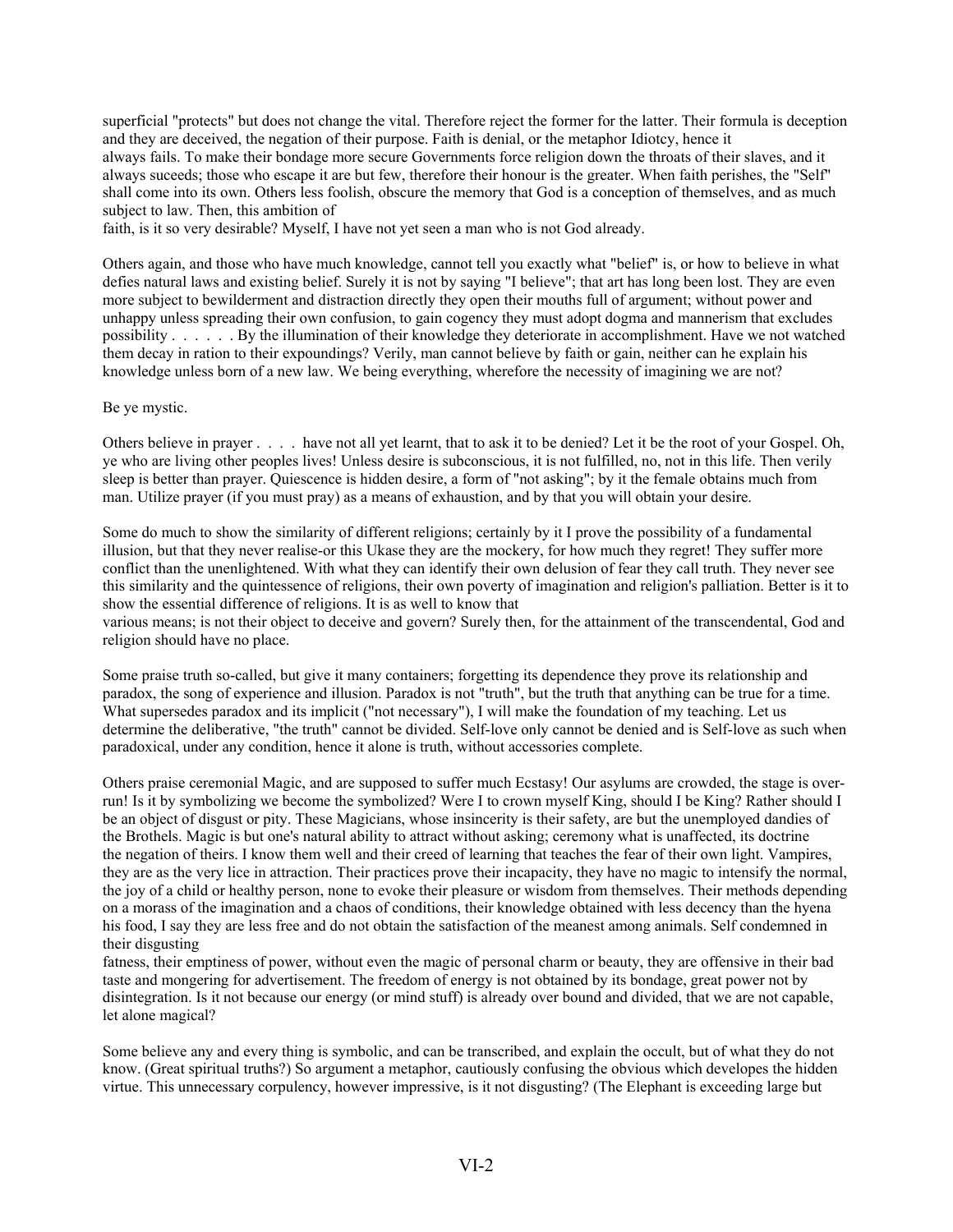extremely powerful, the swine though odious does not breed the contempt of our good taste.) If a man is no hero to his servant, much less can he remain a mystic in the eyes of the curious;

similarity educates mimicry. Decorate your meaning, however objectionable (as fact), after you have shown your honesty. Truth, though simple, never needs the argument of confusion for obscurity; its own pure symbolism embraces all possibilities as mystic design. Take your stand in commonsense and you include the truth which cannot lie; no argument has yet prevailed. Perfect proportion suggest no alteration, and what is useless decays.

They reject all the modern symbolism<sup>[2](#page-2-0)</sup> [a](#page-2-1)nd reach an absurd limit very early. Not counting on change<sup>3</sup> and (at times) the arbitrary nature of symbolism or the chance of a preserved folly, by their adoption of the traditional without a Science, as having reading to the present, their symbolism is chaotic and meaningless. Not knowing the early rendering, they succeed in projecting their own meagreness by this confusion, as explaining the ancient symbols. Children are more wise. This conglomeration of antiquity decayed, collected with the disease of greed-is surely the chance for charity? Forgetting trumpery ideas, learn the best tradition by seeing you own functions and the modern unbiassed. Some praise the belief in a moral doctrinal code, which they naturally and continually transgress, and never obtain their purpose. Given the right nature, they succeed fairly in their own governing, and are those most healthy, sane and self-pleased. It may be called the negation of my doctrine, they obtain tolerable satisfaction, whereas mine is complete. Let him tarry here, who is not strong for the great work. In freedom he might be lost. So fledge your wings fearlessly, ye humble ones!

Others say knowledge only is eternal, it is the eternal illusion of learning-the Ukase of learning what we already know. Directly we ask ourselves "how" we induce stupidity; without this conception what is there we could not know and accomplish? Others for concentration, it will not free you, the mind conceiving the law is bondage. Arrived at that, you will want deconcentration. Dissociation from all ideas but one is not release but imaginative fulfilment, or the fury of creation. Others again, that all things are emanations of the Divine Spirit, as rays from the Sun, hence the need of emancipation? Verily, things are of necessity through their conception and belief. Then let us destroy or change conception, and empty the belief.

These and many other doctrines, are declared by me as the perpetuators of sin and illusion. Each and all depending on a muddled implication, obscuring, yet evolved from the duality of the consciousness for their enjoyment. In fear they would vomit hot blood were they to see the fruits of their actions and pleasures. Thus believing in widely different doctrines, they are of the dual principle, necessary parasites on each other. Like drugs and the surgeon's knife, they only annul or at best remove an effect. They do not change or remove the fundamental cause (the law). "Oh, God, thou art the stagnant environment." All is quackery: these religions whose very existence depend on their failure, are so full of misery and confusion, have only multiplied arguments, as full of argument as they are evil, so crowded with nonessentials, being so barren of any free pleasure in this life or another, I cannot uphold their doctrines. Their criterion for enjoyment-death! Better it were a man renounce them all, and

embrace his own invincible purpose. He cannot go further, and this is his only release. By it he may put his pleasure where he will, and find satisfaction.

## **THE CONSUMER OF RELIGION**

 $\overline{a}$ 

Kia, in its Transcendental and Conceivable Manifestation.

Of name it has no name, to designate. I call it Kia I dare not claim it as myself. The Kia which can be expressed by conceivable ideas, is not the eternal Kia, which burns up all belief but is the archetype of "self," the slavery of mortality. Endeavouring to describe "it," I write what may be but not usually-called the "book of lies".<sup>[4](#page-2-2)</sup> The unorthodox of the originable-a volant "sight," that conveys somehow by the incidental, that truth is somewhere. The Kia which can be vaguely expressed in words is the "Neither-Neither," the unmodified "I" in the sensation of omnipresence, the

<span id="page-2-0"></span> $2$  All means of locomotion, machinery, governments, institutions, and everything essentially modern, is vital symbolism of the workings of our mind, etc.

<span id="page-2-1"></span><sup>&</sup>lt;sup>3</sup> The symbol of justice known to the Romans is not symbolic of Divine, or our justice, at least not necessarily or usually. The vitality is not exactly like water-nor are we trees; more like ourselves, which might incidentally include trees somewhere unlearnt-much more obvious in our workings at present. <sup>4</sup> About this "Self"; all conception is the dual principle, the law which is its conception.

<span id="page-2-2"></span>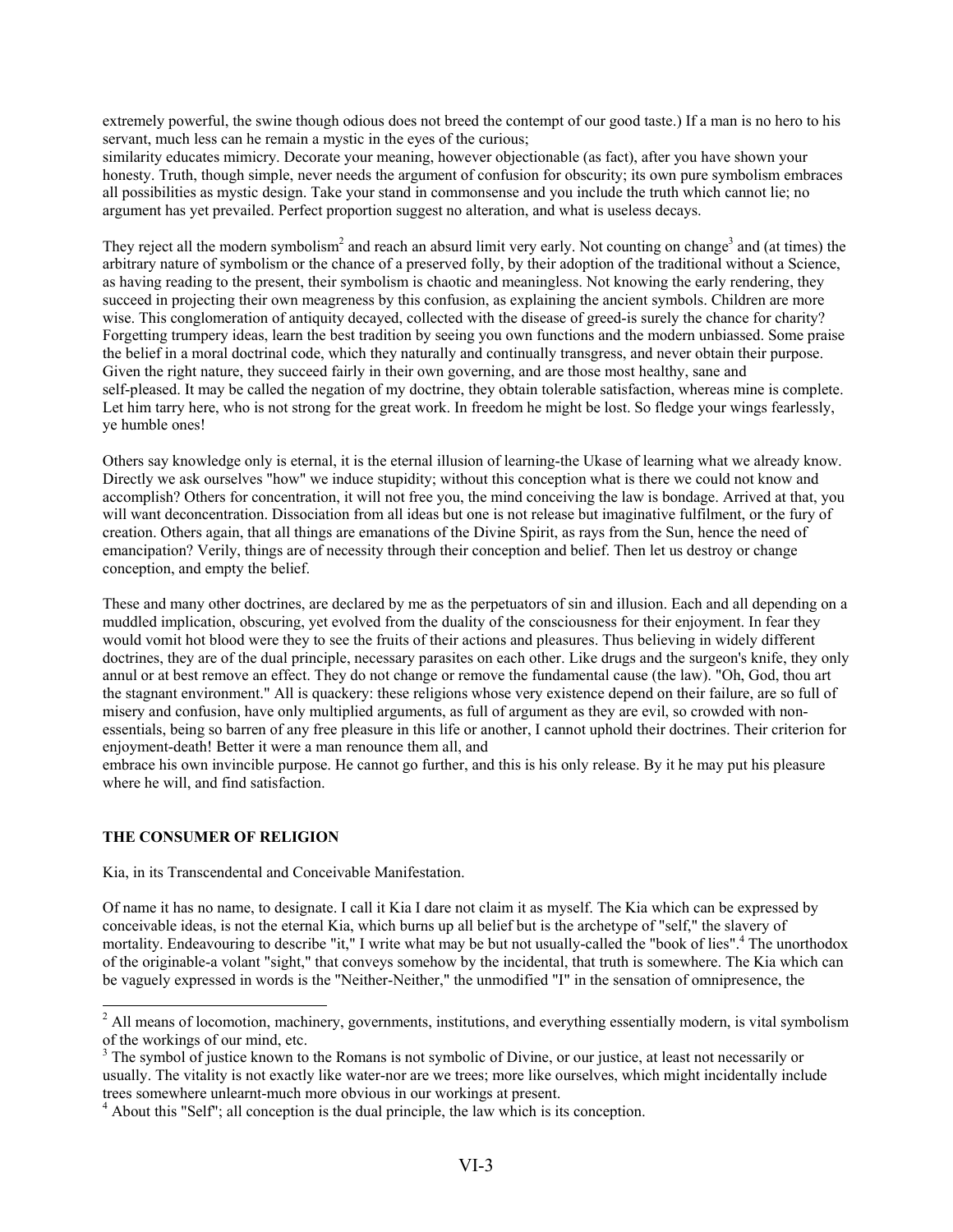illumination symbolically transcribed in the sacred alphabet, and of which I am about to write. Its emanation is its own intensity, but not necessariness, it has and ever will exist, the virgin quantum-by its exuberance we have gained existence. Who dare say where, why and how it is related? By the labour of time the doubter inhabits his limit. Not related to, but permitting all things, it eludes conception, yet is the quintessence of conception as permeating pleasure in meaning. Anterior to Heaven and Earth, in its aspect that transcends these, but not intelligence,

it may be regarded as the primordial sexual principle, the idea of pleasure in self-love. Only he who has attained the death posture can apprehend this new sexuality, and its almighty love satisfied. He that is ever servile to belief, clogged by desire, is identified with such and can see but its infinite ramifications in dissatisfaction.<sup>[5](#page-3-0)</sup> The progenitor of itself and all things, but resembling nothing, this sexuality in its early simplicity, embodies the everlasting. Time has not changed it, hence I call it new. This ancestral sex principle, and the idea of self, are one and the same, this sameness its exaction and infinite possibilities, the early duality, the mystery of mysteries, the Sphinx at the gates of all spirituality. All conceivable ideas

begin and end as light in its emotion, the ecstasy which the creation of the idea of self induces. The idea is unity by the formula of self, its necessary reality as continuity, the question of all things, all this universe visible and invisible has come out of it. As unity conceived duality, it begot trinity, begot tetragrammaton. Duality being unity, is time, the complex of conception, the eternal refluctuation to the primeval reality in freedom-being trinity of dualities, is the six senses, the five facets of sex-projecting as environment for self-assimilation in denial, as a complete

sexuality. Being tetragrammaton of dualities is twelvefold by arrangement, the human complex, and may be called the twelve commandments of the believer. It imagines the eternal decimal, its

multiplicity embracing eternity, from which spring the manifold forms, which constitute existence. Vitalized by the breath of self-love, life is conscious of one. Self being its opposing force, is alternately conflict, harmony, life and death. These four principles are one and the same-the conception considered as the complete "self" or consciousnesshence they may be blended into unity and Symbolized. One form made by two, that is three-fold and having four directions.

The Transcendental Law, the Law and Testament of the "New."

 $\overline{a}$ 

The law of Kia is its own arbiter, beyond necessitation, who can grasp the nameless Kia? Obvious but unintelligible, without form, its design most excellent. Its wish is its superabundance, who can assert its mysterious purpose? By our knowledge it becomes more obscure, more remote, and our faith-opacity. Without attribute, I know not its name. How free it is, it has no need of sovereignty! (Kingdoms are their own despoilers.) Without lineage, who dare claim relationship? Without virtue, how pleasing in its moral self-love! How mighty is it, in its assertion of "Need not be-Does not matter"! Self-love in complete perspective, serves its own invincible purpose of ecstasy. Supreme bliss simulating opposition is its balance. It suffers no hurt, neither does it labour. Is it not self-attracting and independent? Assuredly we cannot call it balance. Could we but imitate its law, all creation without command would unite and serve our purpose in pleasure and harmony. Kia transcending conception, is unchanging and inexhaustible, there is no need of illumination to see it. If we open our mouths to speak of it, it is not of it but of our duality, mighty though it be in its early simplicity! Kia without conceiving, produces its rendezvous as the fulness of creation. Without assertion the mightiest energy, without smallness it may appear the least among things. Its possession ours without asking, its being free, the only thing that is free. Without distinction, it has no favourites, but nourishes itself. In fear all creation pays homage-but does not extol its moral, so everything perishes unbeautifully. We endow ourselves with the power we concieve of it, and it acts as master-,<sup>[6](#page-3-1)</sup> never the cause of emancipation. Thus for ever from "self" do I fashion the Kia, without likeness, but which may be regarded as the truth. From this consultation is the bondage made, not by intelligence shall we be free. The law of Kia is its ever original purpose, undetermined, without change the emanations, through our conception they materialize and are of that duality, man takes this law from this refraction, his ideasreality. With what does he balance his ecstasy? Measure for measure by intense pain, sorrow, and miseries. With what his rebellion? Of necessity slavery! Duality is the law, realization by suffering, relates and opposes by units of time. Ecstasy for any length of time is difficult to obtain, and laboured heavily for. Various degrees of misery alternating with gusts of pleasure and emotions less anxious, would seem the condition of consciousness and existence.

<span id="page-3-0"></span> $<sup>5</sup>$  The unmodified sex principle refracted through the dual principle emanates the infinite variety of emotions or</sup> sexualities, which may be called its ramifications.

<span id="page-3-1"></span><sup>6</sup> By scores of incarnations, our eventual "self" is derived from the attributes with which we endow our God, the abstract Ego or conceptive principle. All conception is a denial of the Kia, hence we are its opposition, our own evil. The offspring of ourselves, we are the conflict of what we deny and assert of the Kia. It would seem as though we cannot be too careful in our choice, for it determines the body we inhabit.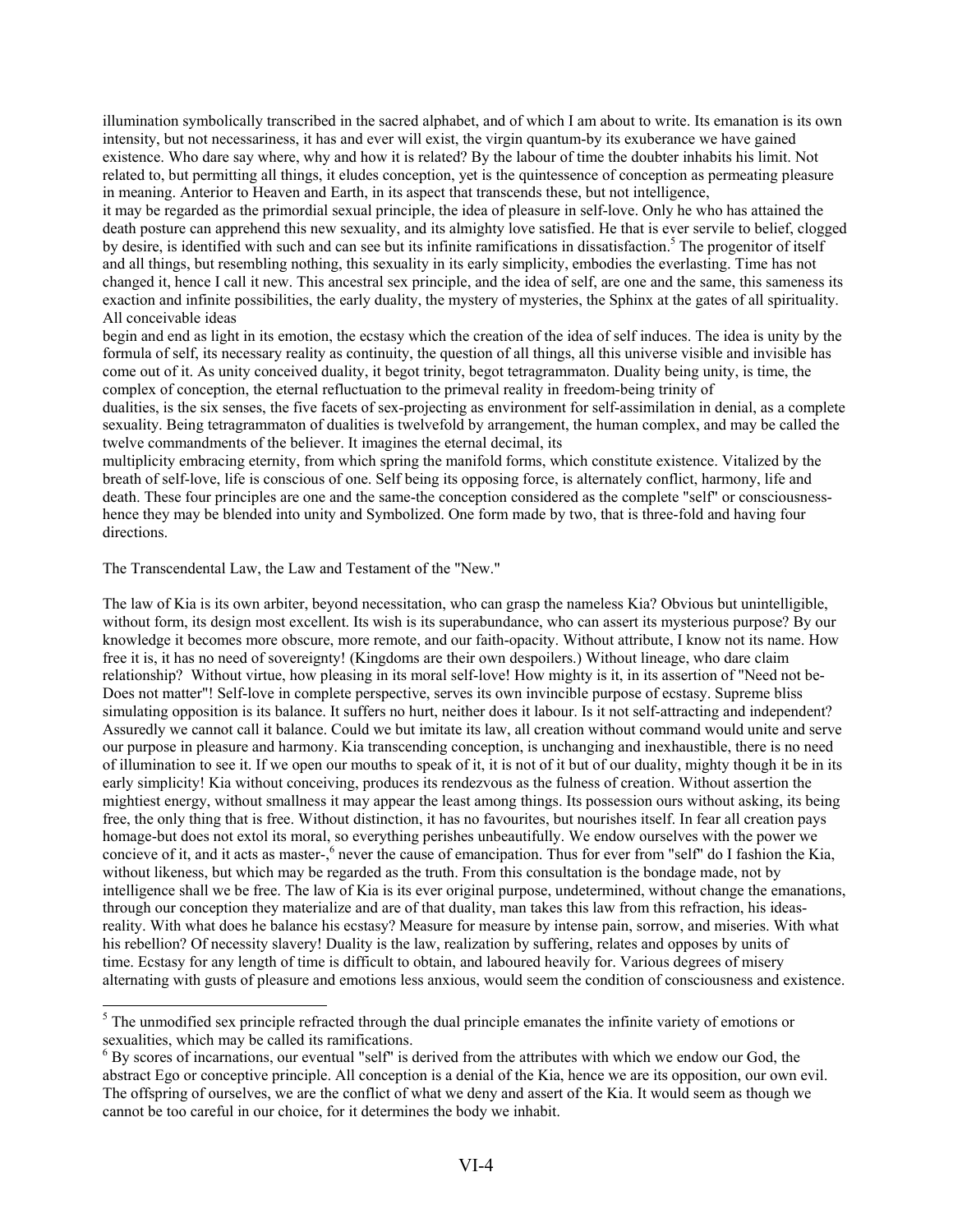Duality in some form or another is consciousness as existence. It is the illusion of time, size, entity, etc.-the world's limit. The dual principle is the quintessence of all experience, no ramification has enlarged its early simplicity, but is only its repetition, modification or complexity, never is its evolution complete. It cannot go further than the experience of self-so returns and unites again and again, ever an anti-climax. For ever retrogressing to its original simplicity by infinite complication is its evolution. No man shall understand "Why" by its workings. Know it as the illusion that embraces the learning of all existence. The most aged one who grows no wiser, it may be regarded as the mother of all things. Therefore believe all experience to be illusion, and the law of duality. As space pervades an object both in and out, similarly within and beyond this ever-changing cosmos, there is this secondless principle.

# **SOLILOQUY ON GOD-HEAD**

#### Who ever Thought Thus?

Something is causing Pain and something energizes the Agony: may it not be caused through the latent Idea of Supreme Bliss? And this eternal expectation, this amassing of ornament on decay, this ever-abiding thought- is coincidental with the vanity preceding death? O, squalid thought from the most morbid spleen how can I devour thee and save my Soul? Ever did it answer back-"Pay homage where due: the Physician is the Lord of existence!" This superstition of medicine-is it not the essence of cowardice, the agent of Death?

Strange no one remembers being dead? Have you ever seen the Sun?—If you have then you have seen nothing dead in spite of you different belief! Which is the more dead "you" or this corpse? Which of you has the greater degree of consciousness? Judging by expression alone-which of you appears enjoying Life most? May not this "belief" in death be the "will" that attempts "death" for your satisfaction, but can give you no more than sleep, decay, change-hell? This constant somnambulism is "the unsatisfactory."

You disbelieve in Ghosts and God-because you have not seen them? What! You have never seen the mocking ghosts of your beliefs?-the Laughing Bedlam of your humility or Mammon-your grotesque Ideas of "Self"? Yea, your very faculties and your most courageous Lies are Gods! Who is the slayer of your Gods-but a God!

There is no proof that you existed before? What an excuse! No one has returned to tell us? What a damning advocate! You are but what you were-somehow changed? You are the case Prima Facie that you are reincarnated to perhaps anything? "Perhapses" are possible! Can you do differently to what you do? Never shall I tire of asserting that you constantly do differently!

What is the "ugliness" that offends? Is it the vague knowledge that you will have to change your mind-that you are germinating what you contain? You are always remembering what you forgot; to-day may be the day of reckoning-of believing by force what you disbelieved? Now if to-day is yesterday in all but appearances-then to-morrow also is to-day- the day of decay! Daily is this universe destroyed, that is why you are conscious! There is no Life and Death? Such ideas should be less than comic.

## There is no Duality?

You are conscious of the gay Butterfly you observe and are conscious of being "You": the Butterfly is conscious of being "itself," and as such, it is a consciousness as good as and the same as yours, i.e., of you being "you." Therefore this consciousness of "you" that you both feel is the same "you"? Ergo, you are one and the same-the mystery of mysteries and the most simple thing in the world to understand! How could you be conscious of what you are not? But you might believe differently? So, if you hurt the Butterfly you hurt yourself, but your belief that you don't hurt yourself protects you from hurt-for a time! Belief gets tired and you are miserably hurt! Do what you will-belief is ever its own inconsistency. Desire contains everything, hence you must believe in everything-if you believe at all! Belief seems to exclude commonsense.

There is no doubt about it-this consciousness of "Thee" and "Me" is the unwelcome but ever ready torturer-yet it "need not be so" in any sense! Is it not a matter of Fear? You are fearsome of entering a den of Tigers? (And I assure you it is a matter of righteousness—inborn or cultured—whether you enter voluntarily or are chucked in, and whether you come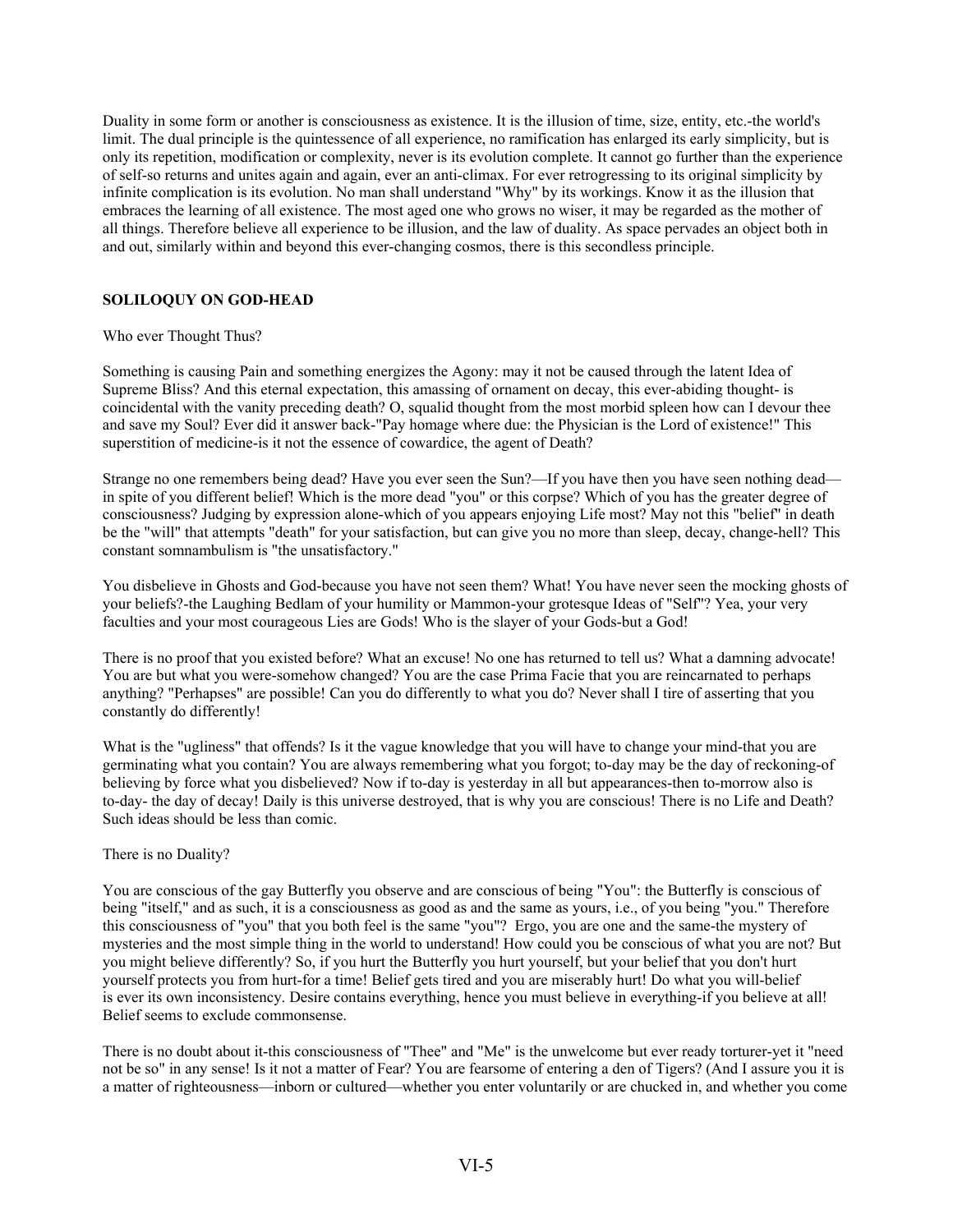out alive or not!) Yet daily you fearlessly enter dens inhabited by more terrible creatures than Tigers and you come out unharmed-why?

# **The Allegory**

Great scientists are finding out the death-dealing properties of the microbes they discover we breathe, and which according to their canons should destroy; we should be already dead? Have faith! The canons of science are quite correct, they do not disappoint the doubt! Our greater familiarity-"this impulse to knowledge" will certainly bring us the disease and death they give! And also give us in compensation their powers of destruction! For the destruction of whom? Things will be squared! Is this the value of the will? This "will to power"-how life preserving! How furthering of discriminate selection! How pleasing! Most noble explorers! O, you scientists-go on discovering the Bottomless Pit! When you are sodden with science-the lightning will thunder out the murder? New hope will be born? New creatures for the circus? (The conception of) God-head must ever evolve its inertia for transmutation to its very opposite-because it contains it!

The master must be the painful learner of his stupidity?

The idea of God ever means the forgetfulness of supremacy and Godliness. So must be supplanted by fear, eh?

There is no Atheist, no one is free from auto-biography, there is no fearless pleasurist?

The conception is the absence of its indisputable reality within! When the conception is memorial in forgetfulness-it may be the chance of its reality for you?? When the prayer (you are always praying) has transmutated to its Blasphemyyou are attractive enough to be heard-your desire is gratified! What a somersault of humility!

Whether God is projected as master by fear or as the dweller within by love Gods we are all the time, that is why divinity is always potential. Its constant generation, the eternal delay-is life. This envy of the Master or Creator-the ultimate hope to follow in manner is also existence and the forfeiture of "Life"!

There is no scientific fact, it ever implies its opposite as equal fact, this is the "fact." Then why trouble to prove anything a fact? This vain hope to prove finality is death itself, so why humbug the "Desire"? You have proved (by mathematics!) the sun to be so many millions of miles away from you-you will now improve its efficiency! Nature-that impulse to the antitheses of your truths, will early prove (by mathematics and whenever you like!) that the Sun does not exist at all! Or if you wish-it will prove conclusively that the Sun is millions of millions of miles further away or millions of miles nearer than you once thought! Most extraordinary thinker! These facts and many others are already know to the butterfly, the lice, the insects-and perhaps yourself? Whose senses are the more true-yours or the house-fly's? You will eventually adopt their vision-their thoughts and wisdom-you were such once? You are such now but have not awakened them-you will be such again in power! Wondrous progress! Most meritorious accomplishments! Most merciless! Progress should be closely examined and what you have gained by the convenience of science.

A thought for perspective-you are always what you most wish-the prospective! Your desire is to live according to your desire, and this you are always realizing! Most noble sentiment!-you are "it" already-"the satisfied"-"the desireless"- "the real thing"! You are drunk with it.

There is no illusion but consciousness! This consciousness is ever the smiling monument commemorating "Whether you ever really enjoyed Life"!

The God of the "Will" is the command to obey, its Justice everyone fears-it is a Sword-your desert for obedience! "Will" is the command to believe, your will is what you have believed actively willing the belief for you! You think when "it" wishes! "Will" is complication, the means of a means. Call this will free or not-beyond will and belief is Selflove. I know of no better name. It is free to believe what it desires. You are free to believe in nothing related to belief. The "Truth" is not difficult to understand! The truth has no will-will has no truth! Truth is "will" never believed-it has no truth! "Could be"-is the immediate certainty! This haunting Sphinx teaches us the value of the "will to anything"? Then there is no graver risk than Absolute Knowledge-if little is dangerous-what about Omniscience? The Almighty power has no accessories!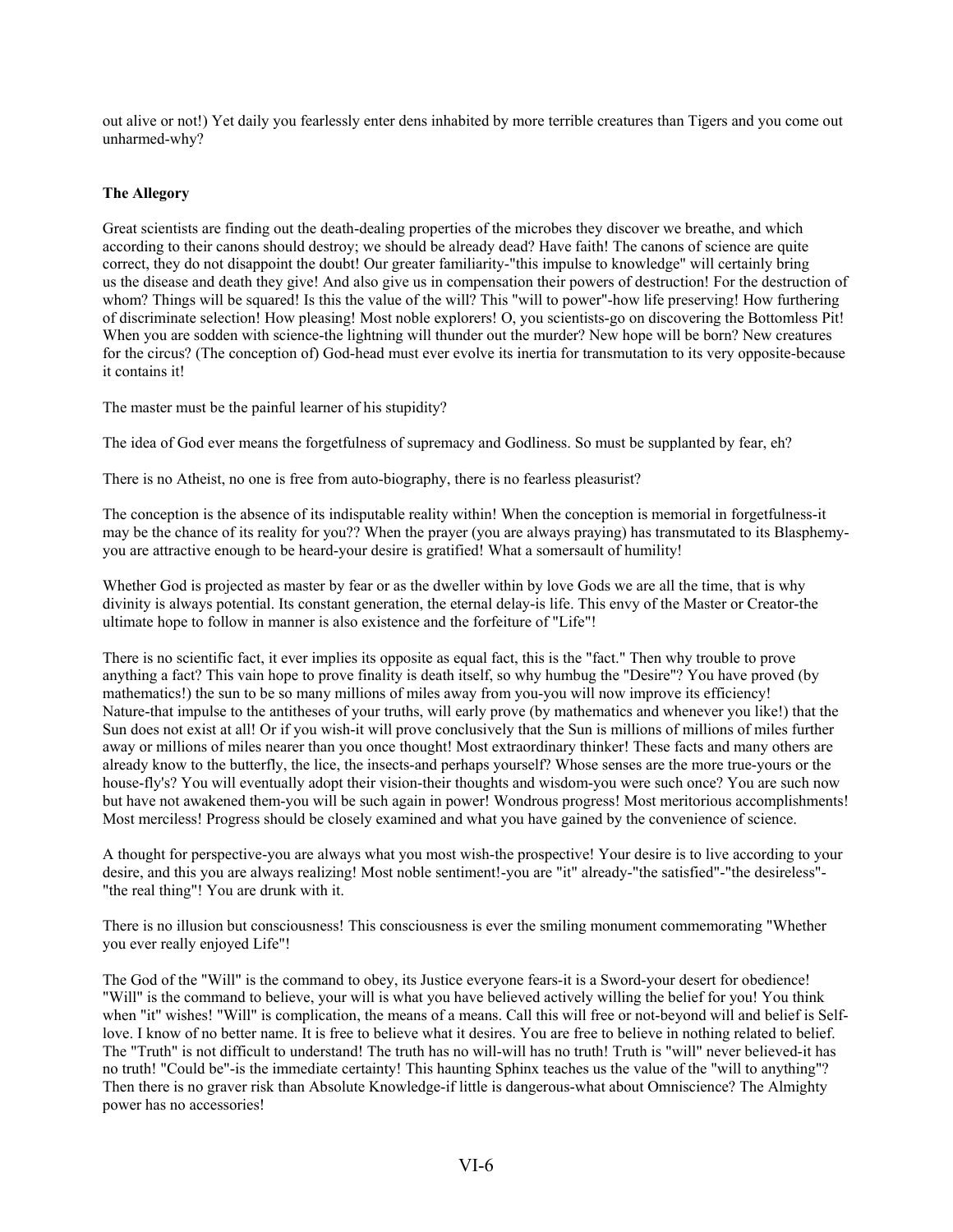Science is the accursed doubt of the possible, yea, of what does exist! You cannot conceive an impossibility, nothing is impossible, you are the impossible! Doubt is delay-time-but how it punishes! Nothing is more true than anything else! What are you not-you ever answered truthfully?

You tyrannise over yourself, so constantly forget what you remember; you resist sense objects and show resistance to the faculties by believing or not. These faculties are as numerous as the atoms you have not yet seen, and they are as endless as the number one-they come into life at will. You adopt a few at a time- knowledge you speak through themdid you but understand your grammar those you disown speak louder than your words! I would not believe the wisdom of the Almighty.

Belief is ever its own tempter to believe differently; you cannot believe freedom but you may be freed from belief? Neither can you believe the "Truth" but you need not compromise yourself. The way of Life is not by "means"-these doctrines-my doctrines even though they allow the self-appointed devotee to emulate my realization- may I ever blush! The man of sorrows is the Teacher! I have taught- would I teach myself or thee again? Not for a gift from Heaven! Mastership equals learning- equals constant unlearning! Almighty is he who has not learnt and mighty is the babe- it has only the power of assimilating!

The most solecistical of fools now asks-"how can we escape the inevitable evolutions of conception-as all is ever conceiving"? My answer shall permit all means, all men, all conditions. Listen, O, God that art, yet would be God. When the mind is nonplussed- capability to attempt the impossible becomes known; by that most simple state of "Neither-Neither" the Ego becomes the Silent Watcher and knows about it all! The "Why" and "How" of desire is contained within the mystic state of "Neither-Neither" and common-sense proves it is the milk state, most nutritious! Clownish that I am- yet all my ideas have come out of it (and, my friend, all yours), but ever have I been a sluggard- an old sinner who would see others almighty before himself.

## **THE DEATH POSTURE**

Ideas of Self in conflict cannot be slain, by resistance they are a reality- no Death or cunning has overcome them but is their reinforcement of energy. The dead are born again and again lie in the womb of conscience. By allowing maturity is to predicate decay when by non-resistance is retrogression to early simplicity and the passage to the original and unity without idea. From that idea is the formula of non-resistance germinating "Does not matter- please yourself."

The conception of "I am not" must of necessity follow the conception of "I am," because of its grammar, as surely in this world of sorrow night follows day. The recognition of pain as such, implies the idea of pleasure, and so with all ideas. By this duality, let him remember to laugh at all times, recognize all things, resist nothing; then there is no conflict, incompatibility or compulsion as such.

Transgressing Conception by a Lucid Symbolism.

Man implies Woman, I transcend these by the Hermaphrodite, this again implies a Eunuch;<sup>7</sup> all these conditions I transcend by a "Neither" principle, yet although a "Neither" is vague, the fact of conceiving it proves its palpability, and again implies a different "Neither."[8](#page-6-1)

But the "Neither-Neither" principle of those two, is the state where the mind has passed beyond conception, it cannot be balanced, since it implies only itself. The "I" principle has reached the "Does not matter- need not be" state, and is not related to form. Save and beyond it, there is no other, therefore it alone is complete and eternal. Indestructible, it has power to destroy- therefore it alone is true freedom and existence. Through it comes immunity from all sorrow, therefore the spirit is ecstasy. Renouncing everything by the means shown, take shelter in it. Surely it is the abode of Kia? This having once been (even Symbolically) reached, is our unconditional release from duality and time- believe

 $\overline{a}$ 

<span id="page-6-0"></span><sup>7</sup> Sex-less.

<span id="page-6-1"></span><sup>&</sup>lt;sup>8</sup> They being dual have analogy to certain early sex principles in nature. They are carried further in the sacred alphabet, being too abstruse to explain by orthodox words and grammar.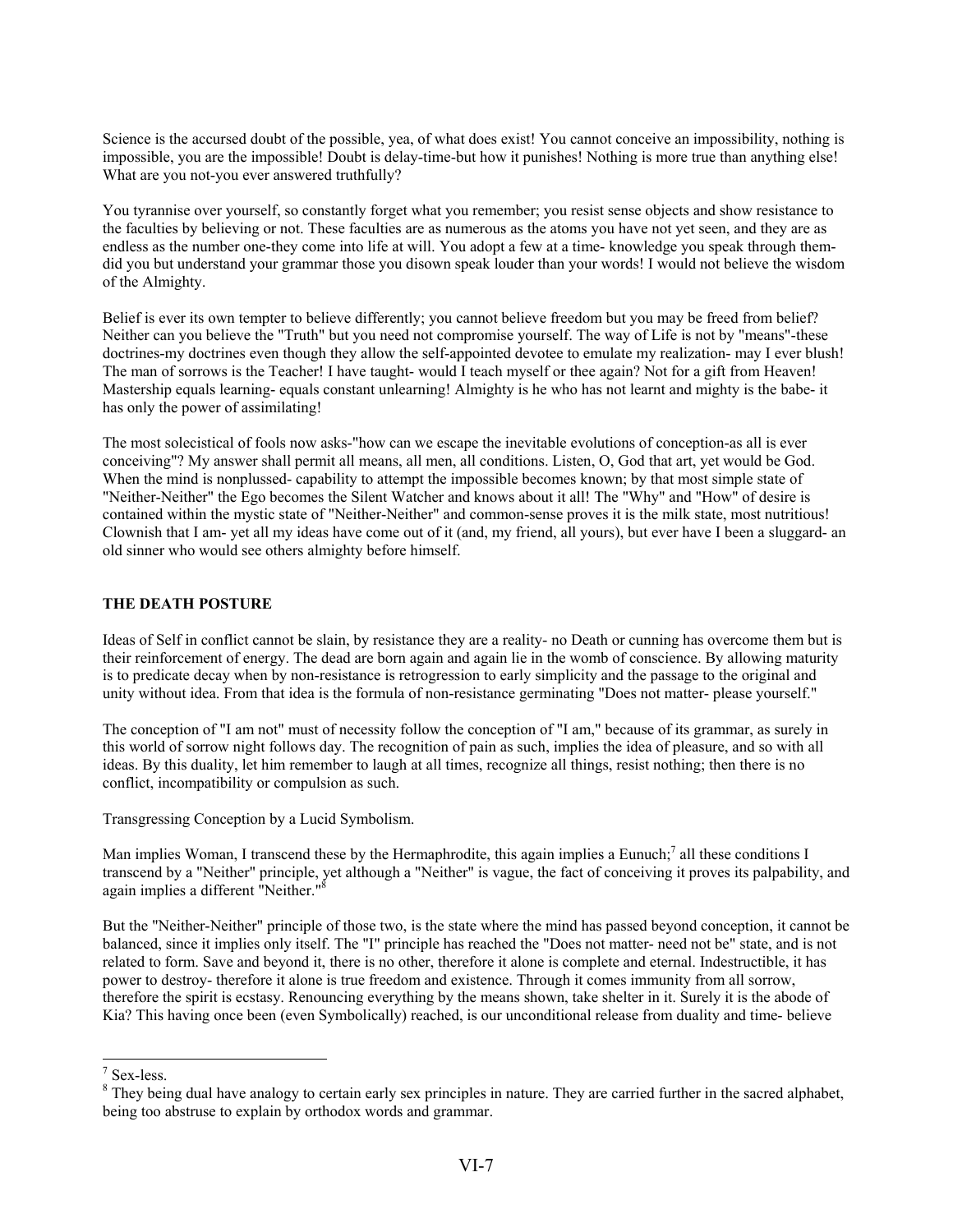this to be true. The belief free from all ideas but pleasure, the Karma through law (displeasure) speedily exhausts itself. In that moment beyond time, a new law can become incarnate, without the payment of sorow, every wish gratified, he<sup>9</sup> [h](#page-7-0)aving become the gratifier by his law. The new law shall be the arcana of the mystic unbalanced "Does not mattter- need not be," there is no necessitation, "please yourself" is its creed.<sup>[10](#page-7-1)</sup>

In that day there can be deliberation. Without subjection, what you wish to believe can be true. "He $"$ <sup>11</sup> is pleased by this imitation, the truth revealed to me by all systems of government but is himself ungoverned; Kia, the supreme bliss. This the glorious Science of pleasing one's self by a new agreement, the art of Self-love by recognition, the Psychology of ecstasy by non-resistance.

## **The Ritual and Doctrine**

Lying on your back lazily, the body expressing the condition of yawning, suspiring while conceiving by smiling, that is the idea of the posture. Forgetting time with those things which were essential—reflecting their meaninglessness, the moment is beyond time and its virtue has happened.

Standing on tip-toe, with the arms rigid, bound behind by the hands, clasped and straning the utmost, the neck strechedbreathing deeply and spasmodically, till giddy and sensation comes in gusts, gives exhaustion and capacity for the former.

Gazing at your reflection till it is blurred and you know not the gazer, close your eyes (this usually happens involuntarily) and visualize. The light (always an X in curious evolutions) that is seen should be held on to, never letting go, till the effort is forgotten, this gives a feeling of immensity (which sees a small form ), whose limit you cannot reach. This should be practised before experiencing the foregoing. The emotion that is felt is the knowledge which tells you why.

The death posture is its inevitability accelerated, through it we escape our unending delay by attachment, the Ego is swept up as a leaf in a fierce gale- in the fleetness of the indeterminable, that which is always about to happen becomes its truth. Things that are self-evident are no longer obscure, as by his own will he pleases, know this as the negation of all faith by living it, the end of the duality of the consciousness. Of belief, a positive death state, all else as sleep, a negative state. It is the dead body of all we believe, and shall awake a dead corpse. The Ego in subjection to law, seeks inertion in sleep and death. Know the death posture and its reality in annihilation of law- the ascension from duality. In that day of tearless lamentation the universe shall be reduced to ashes . . . . but he escapes the judgment! And what of "I," most unfortunate man! In that freedom there is no necessitation, what dare I say more? Rather would I commit much sin than compromise myself. There are many preliminary exercises, as innumerable as sins, futile of themselves but designative of the ultimate means. The death posture in the reduction of all conception (sin) to the "Neither-Neither" till the desire is contentment by pleasing yourself. By this and by no other are the inertia of belief; the restoration of the new sexuality and the ever original self-love in freedom are attained. The primordial vacuity (or belief) is not by the exercise of focussing the mind on a negation of all conceivable things, the identity of unity and duality, chaos and uniformity, etc., etc., but by doing it now, not eventually. Percieve, and feel without the necessity of an opposite, but by its relative. Percieve light without shadow by its own colour as contrast, through evoking the emotion of laughter at the time of ecstasy in union, and by practice till that emotion is untiring and subtle. The law or reaction is defeated by inclusion. Were he to enjoy an hundred pleasures at a time, however much his ecstasy, he does not lose, but great increase takes place. Let him practise it daily, accordingly, till he arrives at the centre of desire. He has imitated the great purpose. Like this, all emotions should find equipoise at the time of emanation, till they become one. Thus by hindering belief and semen from conception, they become simple and cosmic. By its illumination there is nothing that cannot be explained. Certainly I find satisfaction in ecstasy. I have now told you a secret of great import, it was known to me in childhood. Even by sedulously striving for a vacuity of belief, one is cosmic enough to dwell in the innermost of others and enjoy them. Among men few know what they really believe or desire, let him

 $\overline{a}$ 

<span id="page-7-0"></span> $9$  The Ego.

<span id="page-7-1"></span><sup>&</sup>lt;sup>10</sup> The belief ever striving for denial- fulness by multiplication, is kept free by retention in this. <sup>11</sup> "He", the Ego, now becomes the "Absolute."

<span id="page-7-2"></span>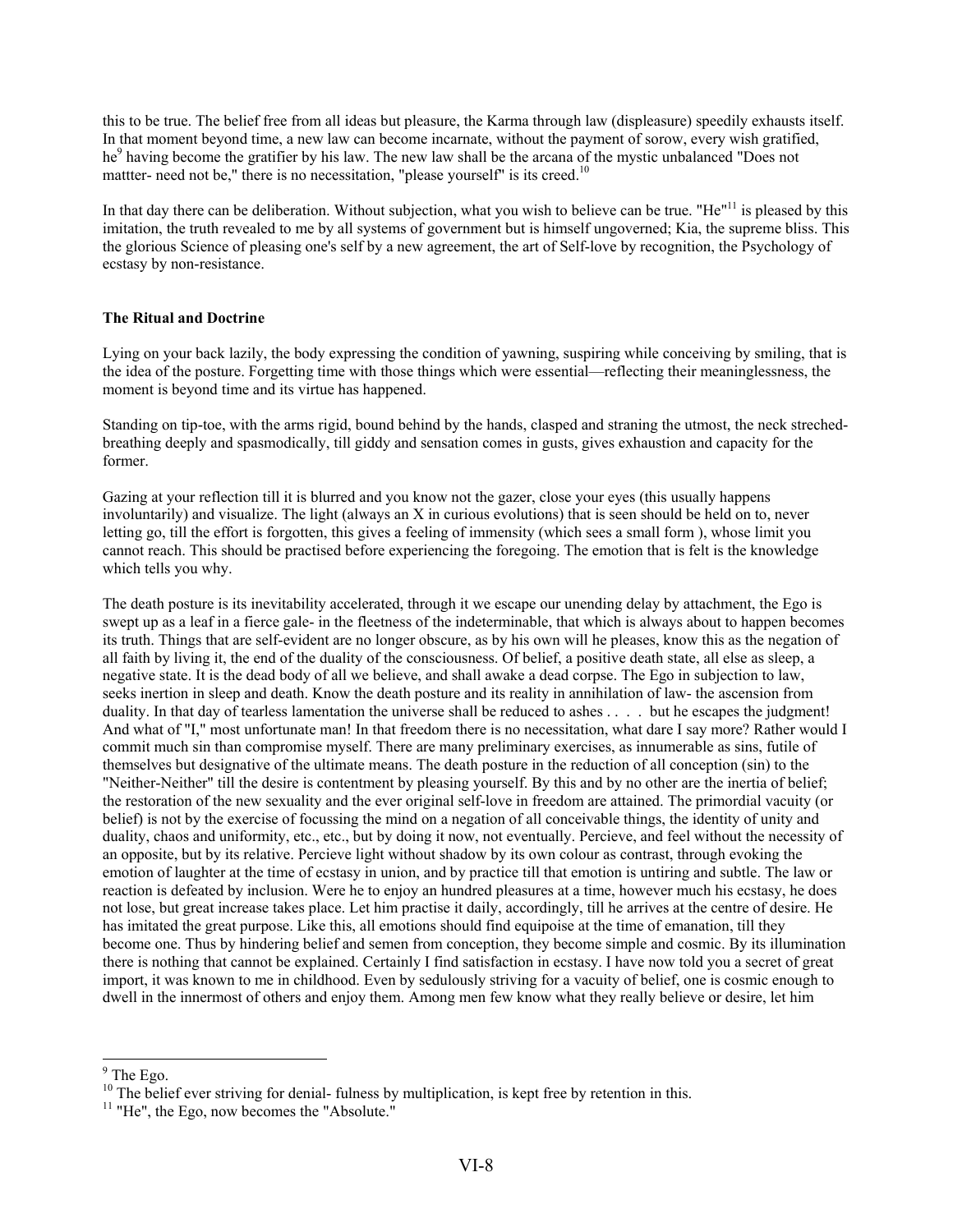begin, who would know, by locating his belief till he sees his will. Existing as dual, they are identical in desire, by their duality there is no control, for will and belief are ever at variance, and each would shape the other to its ends, in the issue neither wins as the joy is a covert of sorrow. Let him unite them.

# **THE CLOUDY ENEMIES BORN OF STAGNANT SELF-HYPNOTISM**

Natural belief is the intuition that compels belief through that which is experienced reacting, and dominating in turns; everything has to associate itself through its definite emotion, stimulated by those in harmony; those discordant, lose cogency and inhibit. So by its own workings belief is limited and determined for you. The majority of our actions can be traced back to a subconscious desire (for freedom) in conflict with habit, an obedience to inherent fatalism which hangs on "good and bad" actions already committed (in past existence) against a preserved morality<sup>12</sup> and whose reaction gives expression as spontaneity, involuntariness, autonomy, the deliberate, etc., as the chance arises. The rest is due to a conflicting traditional moral doctrine that has become constitutional (partly adopted to govern and time this reaction). In its origin, an idea of what was then considered conveniently good and bad . . . . To maximize pleasure by an arbitrary compromise of abstention and performance of desire feared. Assimilated by the deceit of its divine origin, its tenets are reward for obedience, punishment for transgression, both holding good for all time (this world and another). This moral code is a dramatised burlesque of the conceptive faculty, but is never so perfect or simple in that it allows latitude for change in any sense, so becomes dissociated from evolution, etc; and this divorce loses any utility and of necessity for its own preservation and the sympathy desired, evolves contradictions or a complication to give relationship. Transgressing its commandments, dishonesty shows us its iniquity, for our justification; or simultaneously we create an excuse or reason for the sin by a distortion of the moral code, that allows some incongruity. (Usually retaing a few unforgiveable sins- and an unwritten law.) This negative confession is a feigned rationalism that allows adventitious excuses . . . . a process of self-deception to satisfy and summarily persuade yourself of righteousness. What one among us has any excuse but self-love? We do not create or confess a morality that is convenient, that lends itself to growth, and remains simple, that allows transgression without excuse or punishment. It would be wise and commonsense to do so, whatever the state of affairs in your mind. Nature eventually denies that which it affirms: Through permanent association with the same moral code we help desire to transgress. Desire of those things denied, the more you restrict the more you sin, but desire equally desires preservation of moral instinct, so desire is its own conflict (and weakly enough). Have no fear, the Bull of earth has long had nothing to do with your unclean conscience, your stagnant ideas of morality. The microbe alone would seem without fear!

## **The Complexity of the Belief (Know Thyself)**

The nature of belief equals all possibilities ultimately true by identification through culture to an idea of time, so what is not timely is not true, and what is not true, prognostication. Thought of one thing, implies the possibility of another idea as contradicting but not dissociated, belief is to make "one" more convincing. The condition of belief is the denial or limit imposed on the capability of the vitality. To believe at all as such is a concentration and schooling to exclude the implied by adopting a hypothesis or faith that reflects non-worryingly or deceitfully rationalizes the rejected. Truth is not the truth of formula.

The centre of belief is love for one's self, projecting environment for fulfilment but allowing its distortion to simulate denial, an ambition to become ulterior to self-desire, but you cannot get further than the centre, so one multiplies (believes) in order to be more unaware of the fundamental. Now this refusal to believe what one believes and exactly as one believes, is the first condition for all those who are in desire in any sense whatsoever; the man who is in love perforce becomes a liar, self-hypnotised by his morbid ornamentation. You know the results. . . . .You can only "truly believe" one thing, yet its implexion is essential (as the truth seems to kill),<sup>13</sup> so the imagined goes on for ever. The imagination learns that the idea is its compulsion. To explain the "why" of belief (or of anything else), we must transcend its schism. By entire consciousness in how the self loves is the means. As we imitate this law of duality in all our processes of believing, it is not so simple as it seems. Who has transgressed the law of conception? Who has no fear? Yet by this sin, is the sciential of what determines the Schetic. Gracefully compelling or expecting disappointment at the time of desire is the means of locating its deceit, a consciousness that alone gives the chance of

-

<span id="page-8-0"></span><sup>&</sup>lt;sup>12</sup> The elemental morality or fear of displeasing.<br><sup>13</sup> And does kill when feared.

<span id="page-8-1"></span>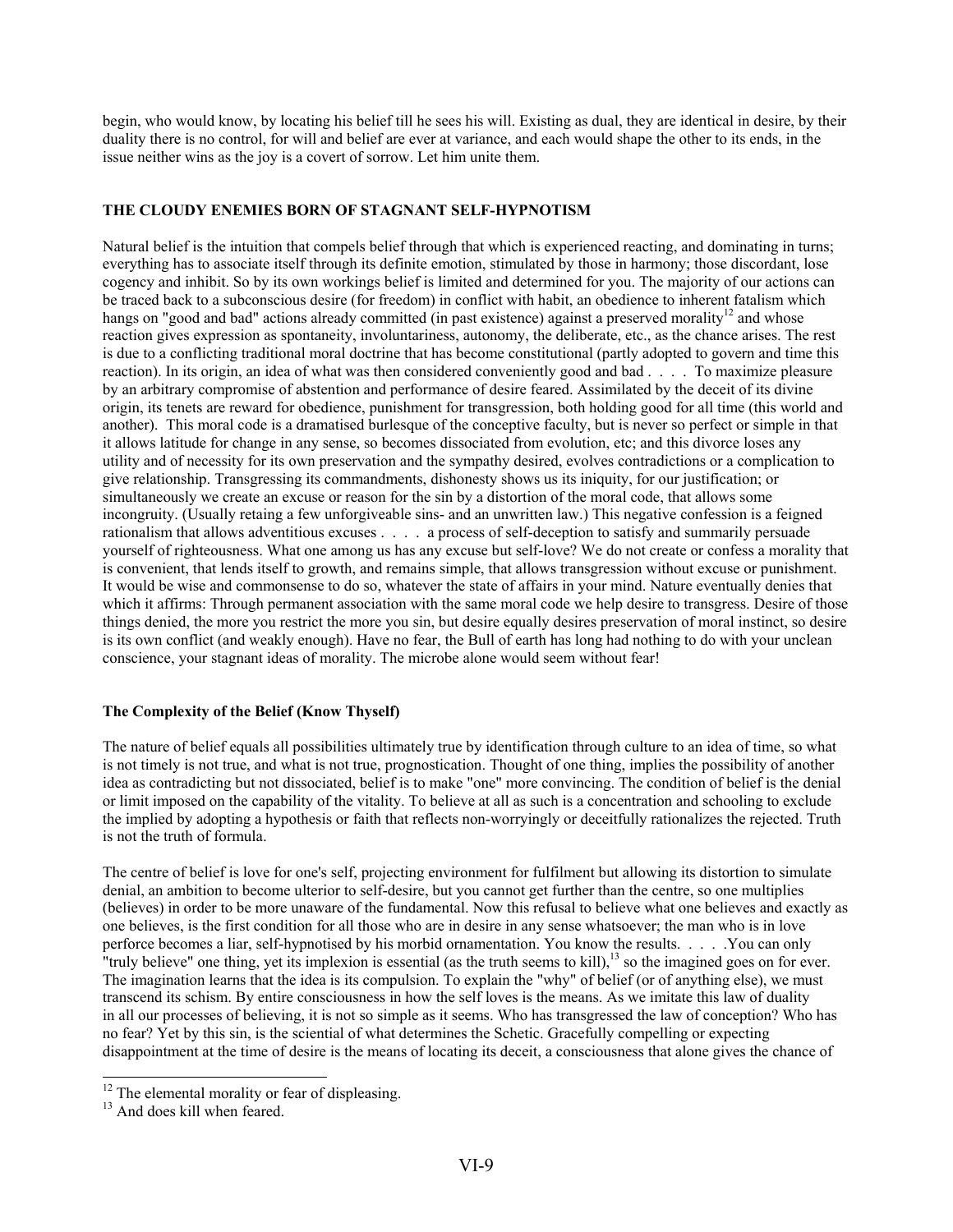inquiry. Beyond it is something arbitrary, the pauser, the ordainer of law, imitating it by "reason" is but damning the consequences. Reason is belief, belief is fear of one's capability, the faith that you are not even all the wonders of creation, let alone the possibility of being the creator. It is delay . . . . Belief well earns the terrible hatred of the vitality. Belief is not freedom. Belief creates its necessary experience, progress germinates in retrogression. Consider the reality is somewhere: and your belief may be too small for its habitation. Oh, ye of much faith in God, merge into it by the worship of self! Ah! foolish man, worship the glorious in freedom. When death approaches the faith in God and desire of woman will not save you, what are their use when withering and decay sets in and the body is an object of disgust? And what is the use of knowledge and charity when reality is known? Unsheathe the sword of self; ideas of the Almighty should be constantly slain and righteousness should be inquired into.

Whosoever shall study his true nature a little, him does the "self" investigate with his extraordinary conduct. He can compel anything without offending. As the tendency of the most lustful ceases before publicity and death, so do morals and faith before the perfect bliss. A glimpse of the truth is born of purity of love: when the desire is without fear, when it does not desire possession. When the thought is fulfilled by vision. The fire that is all pleasure is loosed at his will, he is attraction, the cynosure of women. When the believing principle is devoid of faith, as sterile of possessing ideas of God - he is indestructible. Only when there is no fear in any form is there realisation of identity with reality (freedom). For them there is no danger in negligence, there being no discrimination. For him who is conscious of the slightest differentiation there is fear. So long as there is perception of self-reproach or conscience, there is pain germinating: there is no freedom. He who believes anything he perceives or imagines, falls into sin. By believing without feeling perturbation, forgetting ideas of external and internal, he regards everything as self, and is the consciousness of non-resistance, has no horizon: he is free. On seeing the star-lit eyes and rosebud mouths, the breasts and loins of beautiful women, you become lovingly attached, but if you fear, consider constantly that they are merely the charred flesh and bones of yourself after the torture. The space between the eternal and "self," is it not a moral doctrine? By unbelieving all one believes and sedulously without anxiety not believing (by the "Neither-Neither" process), the principle becomes simple and cosmic enough to include what you are always desiring, and you are free to believe what was impossible. The desire is so mighty, it asks no permission, and suffers no consequences, but the ecstasy of its possession. Against it nothing can prevail, it burns up, as celluloid cast into the furnace- the old folly of promising things on behalf of an imagined "another." At hand is the freedom of Heaven, the Way, the Truth, and the Light, and none dare say this of himself but by me, in Truth I alone am "Self," my will unconditioned, is magical. Those who have lived much in their nature will in some degree be familiar with such a sensation, poor though it be.

## **PREFACE TO SELF-LOVE**

Let us be honest! Thou art "that," supreme in freedom, most desirable, beyond desire, untouched by the six stupifiers. The sexuality labours, so Death may harvest by desire. The elusive fancies of the senses are dangerous, because of the righteousness you have learned to obey and control them by. Hell-fire burns because you "conceived"; and will cease to hurt when you identify the Ego with all the possibilities of its qualities by believing as the "Neither-Neither" process. You are fire yet you are scorched! Because you have "willed" belief (differently or not makes no difference); the cycle of belief goes on and always obliges, so one day you must believe differently and the fire will no longer hurt- you are saved? There are other means of hurting you?

In that state which is not, there is no consciousness in any sense that thou art "that" (Kia), which is superb, beyond the range of definition: there is no temptation of freedom, "it" was not the cause of evolution. Hence "it" is beyond time, consciousness or unconsciousness, everything or nothingness, etc.; this I know through the "Neither-Neither" which is automatically beyond every conception, ever free in every sense. Perhaps "it" may not be obscure by continual afterthought and vaguely felt through the hand of innocence- but whoever understands such simple meanings? "It" is never perceived, being the imperceptible Ecstasy of the "Neither-Neither"- ever present but hidden by exhaustion through the cycle of Unity. The certainty of consciousness is always the uncertainty of the perceived or experienced in whatever state it may be, the constant doubt spelling fear, pain, decay, and the like- the cause of evolution, the eternal incompletion.

O, desire, listen! In point of virulence spiritual desire is as fatal as the sensuous. Aspiration towards a "supreme" is a network of deadly desires because of cowardice within, ergo, some unsatisfied wisdom awaiting exploitation to suffer its evolutions. There is no final wisdom- there is no final desire. How can anything end? Has to-day ever ended? These things are endlessness!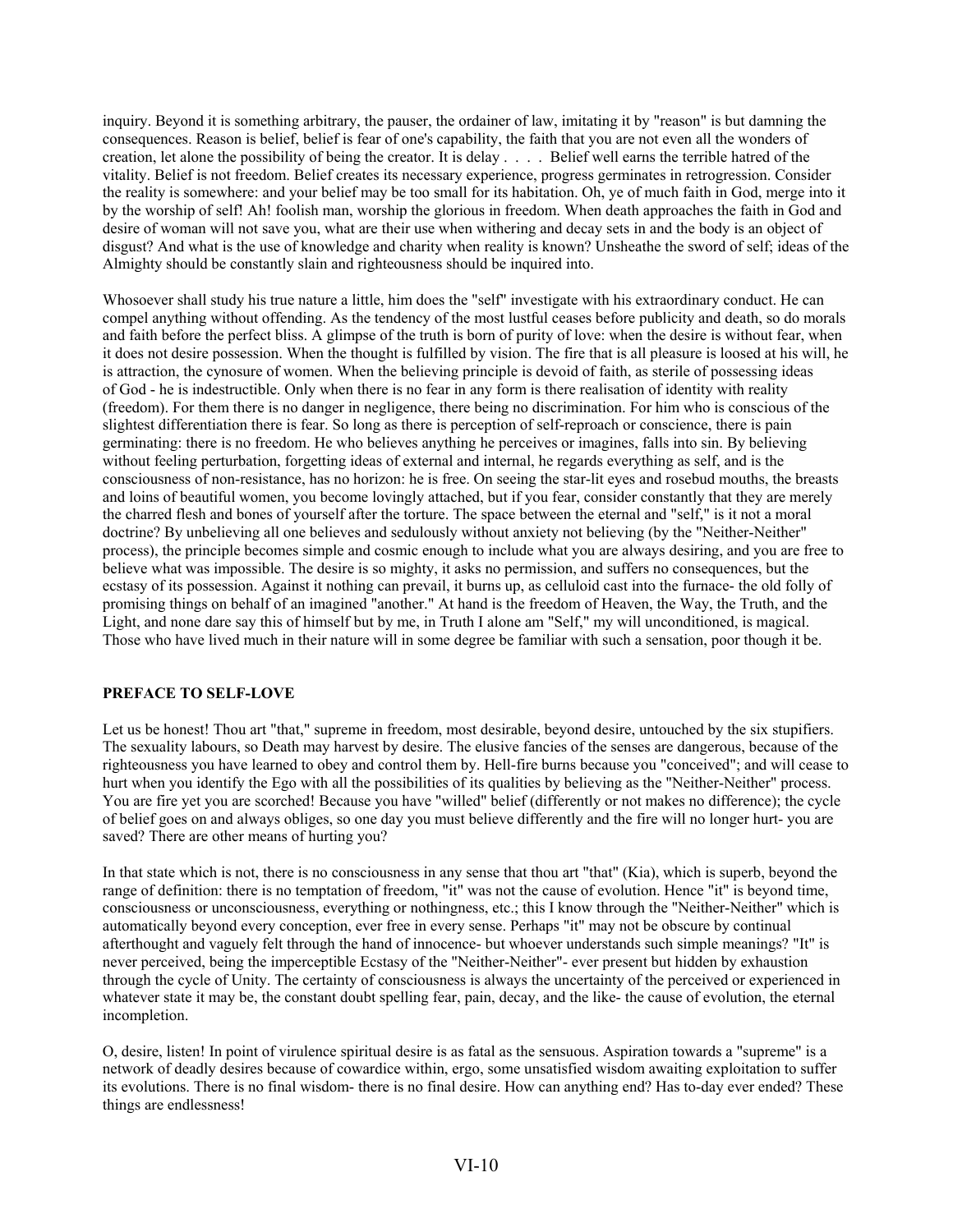A person desires things of this world- but where is the difference of desiring the "Supreme Bliss"? Which is the more selfish? Which is nearer you? Which pleases the Creator more? Are you certain of the Creator's will and are you sure of your own desire? Are you the Creator or just yourself, as you fondly imagine your contents?

All these desires, however mighty, you will one day incarnate- yea, photograph. These things already exist- very soon you will have spiritual photographs (unfaked) but not by the camera you use at present. The pioneer is ever the old fool. An afterthought: some spirits are already photographed- the microbes.

Are you ever free of desideratum? Belief is eternal desire!

Desire is its own cruelty, the fettering of the hand to labour in some world unknown; nothing is always dead and no thought dies, the master becomes the slave- the position is alternate; you have long believed this, it is in the flesh of your generations with the most merciless Judge! The scorn of all your reforms or the inversion of your values!

This constant curse and blasphemy- is not the relief more in the knowledge of the nascent unrelenting taskmaster?

Are not our bodies all smeared with its blood? Has not the world ever been bloody? Are not our pleasures but rest to drink the blood of slaughter? O, determined Liars, ye know not yet the lie, it may be Truth!

The Ego is desire, so everything is ultimately desired and undesirable, desire is ever a preliminary forecast of terrible dissatisfaction hidden by its ever-present vainglory. The millenium will come and quickly go. Men will be greater than the Gods they ever conceived- there will be greater dissatisfaction. You are ever what you were but you may be so in a different form!

A person or a nation, however vain or content, falls immediately into unknown and inevitable desire, consuming him little by little through those conditions- any condition!

The mind becomes firm in desire by desire as devotion, but when realized is it then eternally desirable? (or even for a period of a million years). In Heaven shall be fettered thy foot! Therefore remove the conception that desire is pure, or impure, or has completion-remove it by the "Neither-Neither." Even whether the desire is for the exhasustion of desire by the "neither-Neither" or for realization in a wife- it is desire- its unending evolution. Therefore remove desire in any form by the "Neither-Neither." Remove the illusion that there is Spirit and Not-Spirit (this idea has never given beneficial results). Remove all conceptions by the same means.

So long as the notion remains that there is "compulsory bondage" in this World or even in dreams there is such bondage. Remove the conception of Freedom and Bondage in any World or State by meditation on Freedom in Freedom by the "Neither-Neither."

For this we know- Vampirism is quite well proven enough- even by the strong presumption that whenever bloodsucking is done, it is done by Vampire bats apart from the probability of it being done by a divine or human agency!

Therefore Kiaize desire by the "Neither-Neither," the most excellent formula far beyond contentment- the allembracing vacuum which reduces "all" to common sense and upon which this Universe rests.

Therefore believe nothing in this Book by the "Neither-Neither," and dispel the conception of the "Neither-Neither" by the "Neither-Neither," and belive it is "not-necessary" or the conclusion of pleasing yourself, because it "Need-not-be-Does-not-matter."

One believes this "all the time" as the Truth of "The Will" not the thing believed, since the means to an end mean evolution to endless means.

In that most remarkable simplicity there is no beginning or end of wisdom or of anything, so how can it be related to conception and intelligence?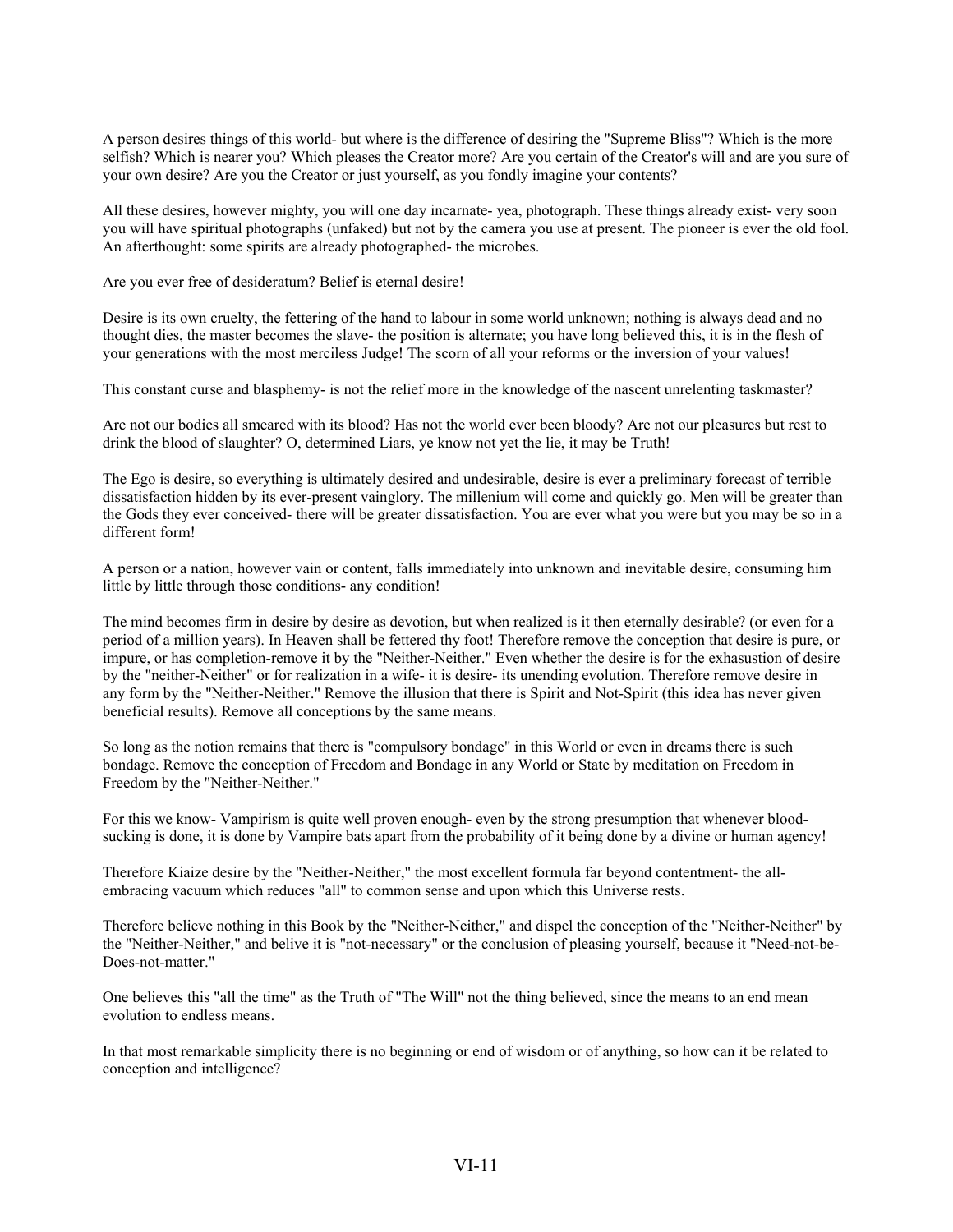#### **SELF-LOVE AS A MORAL DOCTRINE AND VIRTUE**

The criterion of action, is freedom of movement, timeliness of expression, pleasuring. The value of a moral doctrine is in its freedom for transgression. Simplicity I hold most precious. Are not the most simple things in the world the most perfect, pure, innocent, and their properties the most wonderful? Hence it is the source of wisdom. Wisdom is exactly happiness. In love pleasuring myself necessarily without excuse. Is this not perfection? Actions would appear unfathomable and incomprehensible, did they exhibit conformity to the great purpose. There are few who can attain to this! Who has no shame? Ecstasy in satisfaction is the great purpose. Freedom from the necessity of law, realisation by the very wish, is the ultimate goal. Law depends on two, two is uberty, millions . . . . Law is complicated. The second did not agitate, the first did not determine, nor was it compelled or proffered. Chance in sport is not prophecy; by it we have gained proficiency, sufficient to determine. . . . . Prepare for the Eternal, revert to simplicity and you are free. What man can give without impulse? Only he who has complete sexuality. The highest goodness is self-nourishment. What are we going to include as self? Perfect charity acquires, hence it benefits all things by not giving. What man can have faith without fear? Only he who has no duty to perform. When faith perishes duty to moral doctrines perishes, we are without sin and endure for ever in all-devouring love. What man can know with certainty? Only he who has effaced the necessity of learning. When teachers fall out, what is the use of learning from them? The wise are not contentious and have no dogma to expound . . . . rather are they silent as a new-born babe in feeding. What teacher can show the source of wisdom? It is because I know without learning; I know the source and can convey lessons without teaching. Knowledge is but the excrement of experience: experience its own repetition. The true teacher implants no knowledge but shows him his own superabundance. Keeping his vision clear he directs or leads him as a child to the essential. Having shown him the source of wisdom, he retires before gratitude or sentiment sets in, leaving him to fertilize as he wishes. Is not this the way of Heaven? He who trusts to his natural fund of genius, has no knowledge of its extent and accomplishes with ease, but directly he doubts, ignorance obsesses him. Doubt fertilizes in the virgin soil. He is no longer fearless but a coward to difficulties, his very learning is fear. The difference between genius and ignorance is a degree of fear. The beginning of wisdom is fear of forethought the reception of knowledge in learning. Children doubt, and abhor learning. Why, even the affection of courage results in cleverness! The difference between good and evil is a matter of profundity. Which is nearer you, self-love and its immorality or love and morals? Not conscious of desert the compeer of Heaven, and constant happiness in wisdom is the capacity of direction. From self-glorification, from self-exaltation we rise superior to the incapacity of disquieting fear: the ridiculer to destruction of humility in repentance. This "self-love" that does not give but is glad to receive is the genuine opportunity for freedom from covetousness, from the militant amusement of Heaven. He who subordinates animal instincts to reason, quickly loses control. Are not the animals we see in circuses trained by torture? And do not the animals reared in love, slay their master? The wise embraces and nourishes all things, but does not act as master. Only when passions are ruled by foreign environment are they dangers. Control is by leaving things to work out their own salvation- directly we interfere we become identified with and subject to their desire. When the Ego sees self-love- there is peace it becomes the seer. Directly we desire, we have lost all; "we are" what we desire, therefore we never obtain. Desire nothing, and there is nothing that you shall not realise. Desire is for completion, the inherent emotion that it is "all happiness," all wisdom, in constant harmony. But directly we believe, we are liars- and become identified with pain, yet pain and pleasure are one and the same. Therefore believe nothing, and you will have reverted to a simplicity which childhood has not yet attained. The fool asks how? as we must believe in pleasure and pain. Now if we could suffer them simultaneously (pain and pleasure) and hold fast to a principle that ascends, that allows the Ego vibration above them, should we not have reached the ecstasy? Now the belief is the "Ego," yet separates it from Heaven as your body separates you from another's. . . . . Therefore by retaining the belief in the "not necessity" (when conceiving), the Ego is free. The emotion of laughter is exhaustion, the early suffering hence by making this emotion a "mental state" at the time of unity<sup>14</sup> he unites pain and pleasure, suffers them simultaneously and by the "not necessity" of his belief, his conception transcends this world and reaches the absolute ecstasy. There is no place where pain or death can enter.

The idea of God is the primordial sin, all religions are evil. Self-love is its own law, which may be broken with impunity, being the only energy that is not servile, serving its ever-ready purpose. Surely it is all that is left us that has no sin and is free?

Verily, it is the only thing we dare be conscious of. He that truly pleases himself is wihout virtue, and shall satisfy all men. Hate, jealousy, murder, etc., are conditions of love, even as virtue, greed, selfishness, suicide, etc., are conditions or not pleasing ones's self. There is no sin more sickening than love, for it is the very essence of covetousness and the mother of all sin, hence it has the most devotees. Self-love only is pure and without a congregation.

-

<span id="page-11-0"></span><sup>&</sup>lt;sup>14</sup> Of Sex, indeed of everything.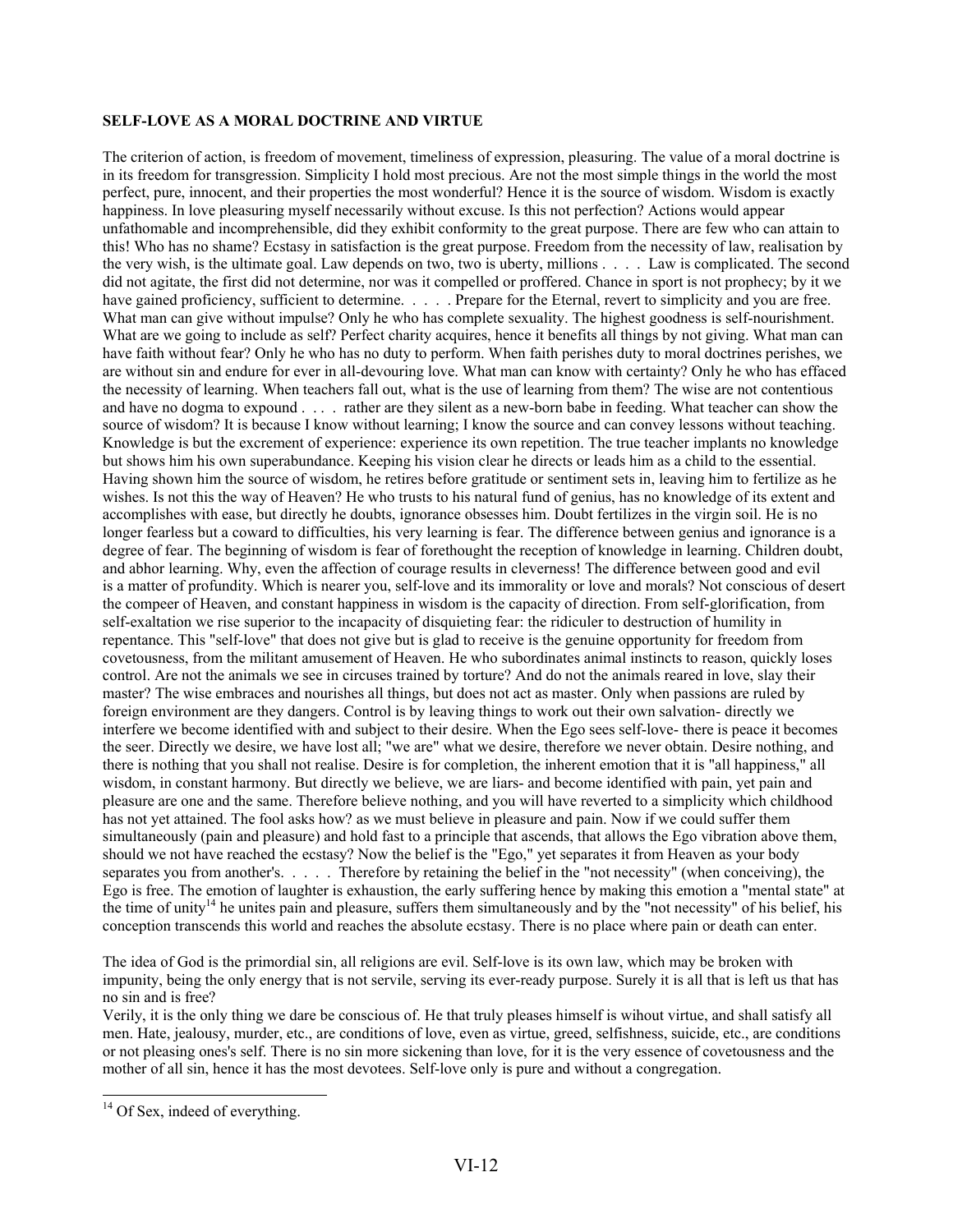He that entirely loves himself induces self-love only. In this he is inexorable, but does not offend like other men. He is akin to the great purpose, his actions explained for him, good seen of his evil, without knowing, everyone satisfied with his will. Do not Heaven and Earth unite daily in spontaneous homage to this will of self-love? No man can show greater self-love, than by giving up all he believes. Why do I value this self-love before all else? Is it not because I may be free to believe in evil, but have no thought that anything can do me injury? All is self-love, the people of the world, if they only knew, are its devotees. My new law is the great clue to life. If the world could understand this, the rotten fabric discarded, they would diligently follow the way in their own hearts, there would be no further desire for unity. . . . Try and imagine what that implies.

May the idea of God perish and with it women: have they not both made me appear clownish? Let there be no mistake, purity and innocence is simplicity, happiness is wisdom. What is simple has no duality.

## **THE DOCTRINE OF ETERNAL SELF-LOVE**

Now self-love is explained. It is the completion of belief. The "self" is the "Neither-Neither," nothing omitted, indissoluble, beyond prepossession; dissociation of conception by its own invincible love is the only true, safe, and free. The desire, will, and belief ceasing to exist as separate. Attraction, repulsion, and control self contained, they become the original unity, inert in pleasure. There is no duality. There is no desire for unity. At that time, it (the dual principle) rests in its unmodified state. The belief no longer subject to conception by conceiving "self" as such by loving. At other times, it<sup>15</sup> creates a centre, becomes its environment, identified with its ramifications, conception created, subjection to law and the insatiable desire for unity, inasmuch as the duality is unity. Servitude to law is the hatred of Heaven. Self-love only is the eternal all pleasing, by meditation on this effulgent self which is mystic joyousness. At that time of bliss, he is punctual to his imagination, in that day what happiness is his! A lusty innocent, beyond sin, without hurt! Balanced by an emotion, a refraction of his ecstasy is all that he is conscious of as external.<sup>[16](#page-12-1)</sup> His vacuity causes double refraction, "He," the self-effulgent lightens in the Ego. Beyond law and the guest at the "Feast of the Supersensualists."<sup>17</sup> He has power over life and death.<sup>18</sup> Save by this, he is not beyond self-reproach, verily he has loosed all the trouble of the world, the murder from the lightning. Self-love preventing the mind from concentration, is identity without form, is no thought as such; law and external influences contained, do not affect. When that giving up all belief, reflects only its meaning, then is there purity of vision, innocence of touch, ergo, self-love. Verily, verily men are born, suffer and die through their belief. Ejaculation is death. Self-love is preservation and life.

Man to invoke pleasure in his choice, subtracts from desire, his desire is partial desire, becomes sub-duple (conflict), never is his energy full. Having no true focus, he is deceived in his strength and attains a pure measure of pleasure from his body. In success how heavy is his sentence! Pleasure becomes the illusion. Through dire necessity, "his means," he is bound to its cause and effect, and becomes a holcaust on the pyre of sentiment. This self-love is the only full energy, all else a wrapping of dissatisfaction, the hypothesis of desires which obscures.

Man in the misery of his illusions and unsatisfied desires, wings his flight to different religions, and doctrines, seeks redeception, a hypnotic, a palliative from which he suffers fresh miseries in exhaustion. The terms of the cure are new illusions, greater entanglement, more stagnant environment.

Having studied all ways and means to pleasure and pondered over them well again and again, this self-love has been found by me to be the only free, true and full one, nothing more sane, pure, and complete. There is no deceit: when by this all experience certainly is known, everything sublimely beautiful and exceedingly amiable: where is the necessity of other means? Like the drink to the drunkard everything should be sacrificed for it. This Self-love is now declared by

 $\overline{a}$ 

<span id="page-12-0"></span><sup>&</sup>lt;sup>15</sup> It the "Neither-Neither" emanates tetragrammaton of relatives, the sexes of which are evolved through their cruciform reflection and are elusive to identity. In their XXXX they produce unity XXXXX XXXXX conception. Ego generating by subdivision they embrace eternity, in their manifold ramifications is law.<br><sup>16</sup> i.e. his rainbow. <sup>17</sup> Chapter on self-attraction omitted.<br><sup>18</sup> This is the test. The one who doubt would naturally submit hims

<span id="page-12-2"></span><span id="page-12-1"></span>

<span id="page-12-3"></span>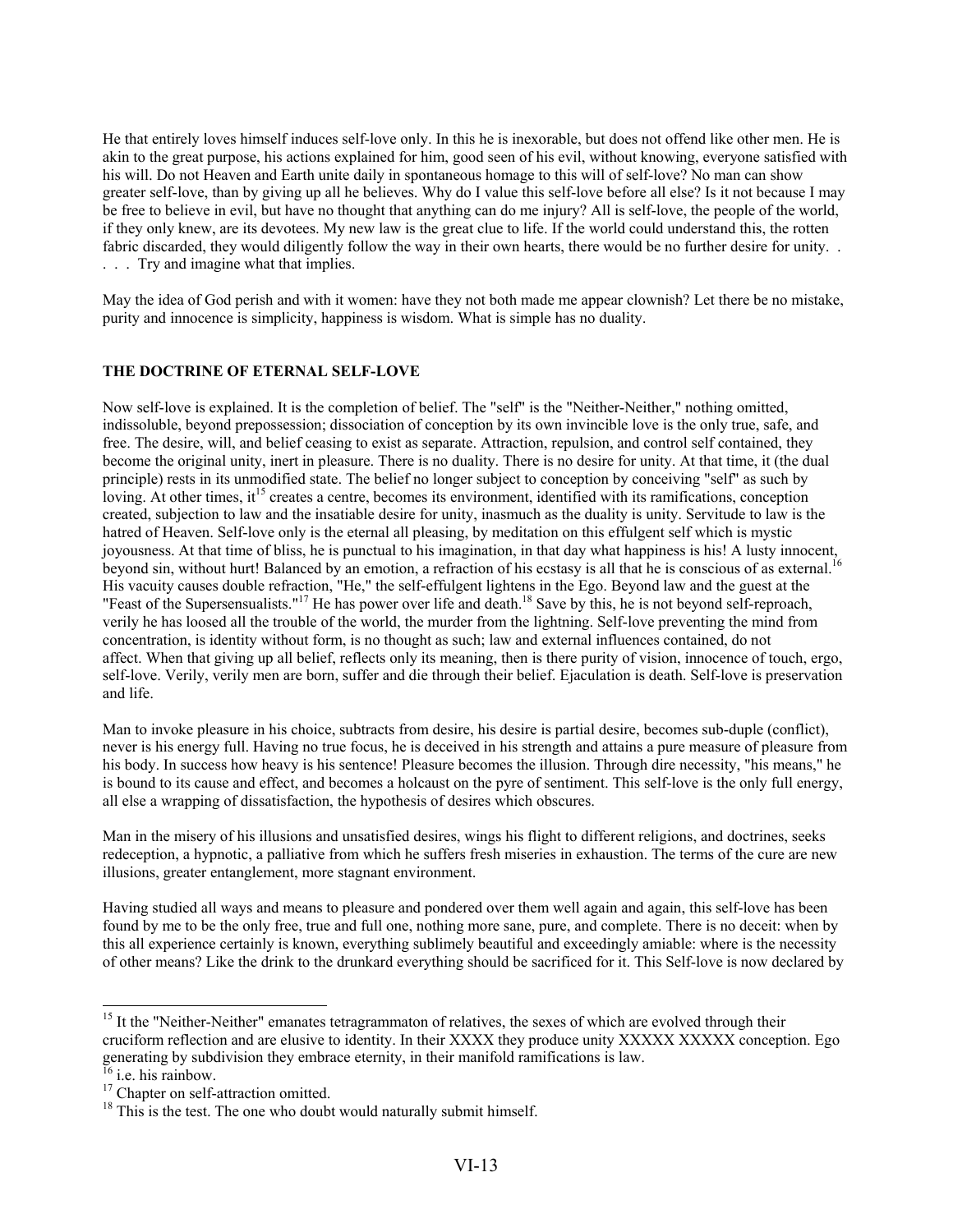me the means of evolving millions of ideas for pleasure without love, or its synonyms- self-reproach, sickness, old-age, and death. The Symposium of self and love. O! Wise Man, Please Thyself.

## **THE COMPLETE RITUAL AND DOCTRINE OF MAGIC**

Ecstasy in Self-love the Obsession

My dearest, I will now explain the only safe and true formula, the destroyer of the darkness of the World, the most secret among all secrets. Let it be secret to him who would attain. Let it cover any period of time, depending on his conception. There is no qualification,<sup>19</sup> nor ritual or ceremony. His very existence symbolising all that is necessary to perfection. Most emphatically, there is no need of repetition or feeble imitation. You are alive!

Magic, the reduction of properties to simplicity, making them transmutable to utilise them afresh by direction, without capitalization, bearing fruit many times. Know deliberation, over consciousness and concentration to be its resistance and sycophancy, the ultimate acquirement of idiotcy. Whether for his own pleasure or power, the fulfilment of desire is his purpose, he would terminate this by magic. Let him wait for a desire analogous in intensity, $^{20}$  he then sacrifices this desire (or its fulfilment) to the initial desire, by this it becomes organic, the quantum. He has not attained freedom from law.<sup>21</sup> Hence let him wait for a belief to be subtracted, that period when disillusionment has taken place.<sup>22</sup> Verily disappointment is his chance. "This free entity of belief" and his desire are united to his purpose by the use of Sigils or sacred letters. By projecting the consciousness into one part, sensation not being manifold, becomes intensified. By the abstention of desire, except in the object, this is attained (at the psychological time this determines itself).

By non-resistance (involuntary thought and action), worry and apprehension of non-fulfilment, being transient, find no permanent abode: he desires everything. Anxiety defeats the purpose, it retains and exposes the desire. Conscious desire is non-attractive. The mind quiet and focussed, undisturbed by external images does not distort the sense impressions (there is no hallucination; it would end in imaginative fulfilment), but magnifies the existing desire, and joins it to the object in secret.

Casting the Shadow.

The Ego not being totally oblivious, let him retain only and visualise the Sigil form, it is his chalice, the means of vacuity and incarnation. By the deliberation of an analogous emotion at that time, he deputises the law (reaction). Miraculous is he, balance not known in this world imitated (attained). All other consciousness annulled with safety, the vehicle strong enough for the ecstasy, he is beyond hurt. Now let him imagine an union takes place between himself (the mystic union of the Ego and Absolute). The nectar emitted, let him drink slowly, again and again.[23 A](#page-13-4)fter this astonishing experience his passion is incomparable, there is nothing in the world he will desire: unless he wills. That is why people do not understand me. The ecstasy in its emotion is omnigenous. Know it as the nectar of life, the Syllubub of Sun and Moon. Verily he steals the fire from Heaven: the greatest act of bravery in the world. Deliberation egotized, except in the refraction<sup>24</sup> of the ecstasy, is exposure and death, becoming a presiding obsession, control having been given to a prior experience and is over-conscious of that through it momentarily finding freedom from its native law; thus generating double personality (Insanity).

By these means there is no desire beyond fulfilment, no accomplishment too wonderful, depending on the amount of free belief.[25](#page-13-4)

-

<span id="page-13-0"></span> $19$  The means being simpicity, he is comparitively free to make his own qualifications and difficulties, i.e., many retirements are absurd and at once prove his incapacity, the non existence of what he sets about to prove. He at once sets his limit and servility.<br><sup>20</sup> Just a natural desire.

<span id="page-13-1"></span>

<span id="page-13-2"></span> $21$  This is a short formula for those whose belief is full in the law, are house holders following their desires. The formula holds good for any purpose.<br><sup>22</sup> Illustration, the loss of faith in a friend, or an union that did not fulfill expectations.

<span id="page-13-3"></span>

<span id="page-13-4"></span><sup>&</sup>lt;sup>23</sup> If it becomes physical, let him imagine another's body, he has that sigil or its emergency. This, although not his original purpose, he will and exceedingly amiable.

<span id="page-13-5"></span> $24$  Laughter in this case.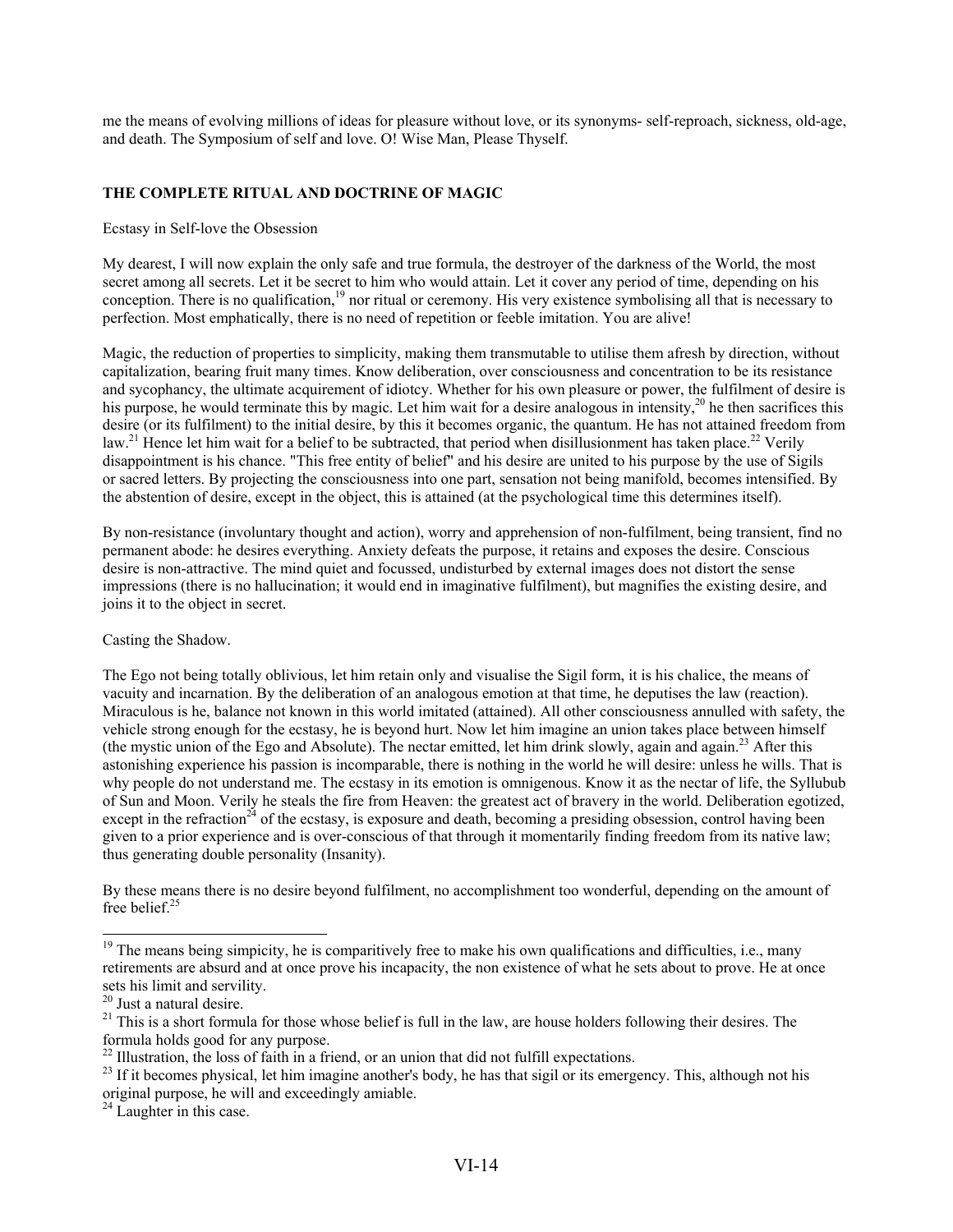Men of small pleasure and enterprise, oblivious of your purpose, fault-finding, avaricious, sinful, who cannot live without women or enjoy without pain, fearsome, inconstant, diseased, and withered, dependent, cruel, deceived, and liars, the worst of men! Know, Oh, Lord, Oh beloved Self, I have now told you of that most secret tavern where passion goes when youth has gone, where any man may drink of the nectar of all-beneficent and gratuitous ecstasy. The most pleasurable nourishment that harms no one.

# **NOTE ON THE DIFFERENCE OF MAGICAL OBSESSION (GENIUS) AND INSANITY**

MAGICAL obsession is that state when the mind is illuminated by sub-conscious activity evoked voluntarily by formula at our own time, etc., for inspiration. It is the condition of Genius.

Other obsession is the "blind leading the blind," caused by quietism, known as mediumism, an opening out of the Ego to (what is called) any external influence, elementals, or disembodied energy. A transmutated consciousness that is a resistance to "true" sub-conscious activity, it being a voluntary insanity, a somnambulation of the Ego with "no form" or control to guide it: hence its emanations are stupid in suggestion, or memories of childhood.

Obsession known as or related to insanity is an experience that is dissociated from the personality (Ego) through some sort of rejection. It is sub-crystalline, and cannot become permanently attached to the sub-consciousness, not having exhausted or completed itself by realisation. Depending on its degree of intensity and resistance shown at some time or another, the Ego has or has not knowledge of the obsession; always is its expression autonomous, divorced from personal control, power of direction and timing. Concentration determines dissociation. Enthusiasm for one object seeking completion by identification, sacrifices all else, or deliberately forgets. Its separation from the Ego (it becoming equal, or more in bulk than the rest of the consciousness, causes subdivision or "double personality"), is caused by its own intensity or by shock of resistance determined by some incompatibility of the desired or desire.

Concentration is dissatisfied desire, a conflict that can never be satisfied, because of its means. When the Ego, not appearing to have or not knowing the means of fulfilment, seeks its repudiation, repression, imaginative fulfilment, or transmutation to escape its worry. None of these is the desire's or obsession's annihilation, but its separation or concealment from the rest of the Ego, its premature sub-conscious existence. It is held there only when some form of resistance is active, when resistance is dormant- control is given to the presiding obsession, allowing its incarnation in, and swamping of the Ego, which has to live and perform its emotional experience. Disease and Insanity (all disease is insanity) is caused when the disembodied energy has no vital function. It is this energy which is utilised for the vitalization of Sigils.

# **SIGILS**

## The Psychology of Believing.

If the "supreme belief" remains unknown, believing is fruitless. If "the truth" has not yet been ascertained, the study of knowledge is unproductive. Even if "they" were known their study is useless. We are not the object by the perception, but by becoming it. Closing the gateways of sense is no help. Verily I will make common-sense the foundation of my teaching. Otherwise, how can I convey my meaning to the deaf, vision to the blind, and my emotion to the dead? In a labyrinth of metaphor and words, intuition is lost, therefore without their effort must be learned the truth about one's self from him who alone knows the truth . . . . yourself.

Of what use the wisdom of Virginity to him who has been raped by the seducer, ignorance? Of what use sciences or any knowledge except as medicine? Hidden treasure does not come at the word nor by digging with your hands in the main road. Even with the proper implements and accurate knowledge of place, etc., may be but the acquisition of what

<sup>&</sup>lt;sup>25</sup> It may be done by localizing desire to one sense, hence by this formula using the ear as the vehicle, one hears the most transcendental music ever conceived, being the voices and harmony of every conceivable animal and human existence and so with each sense.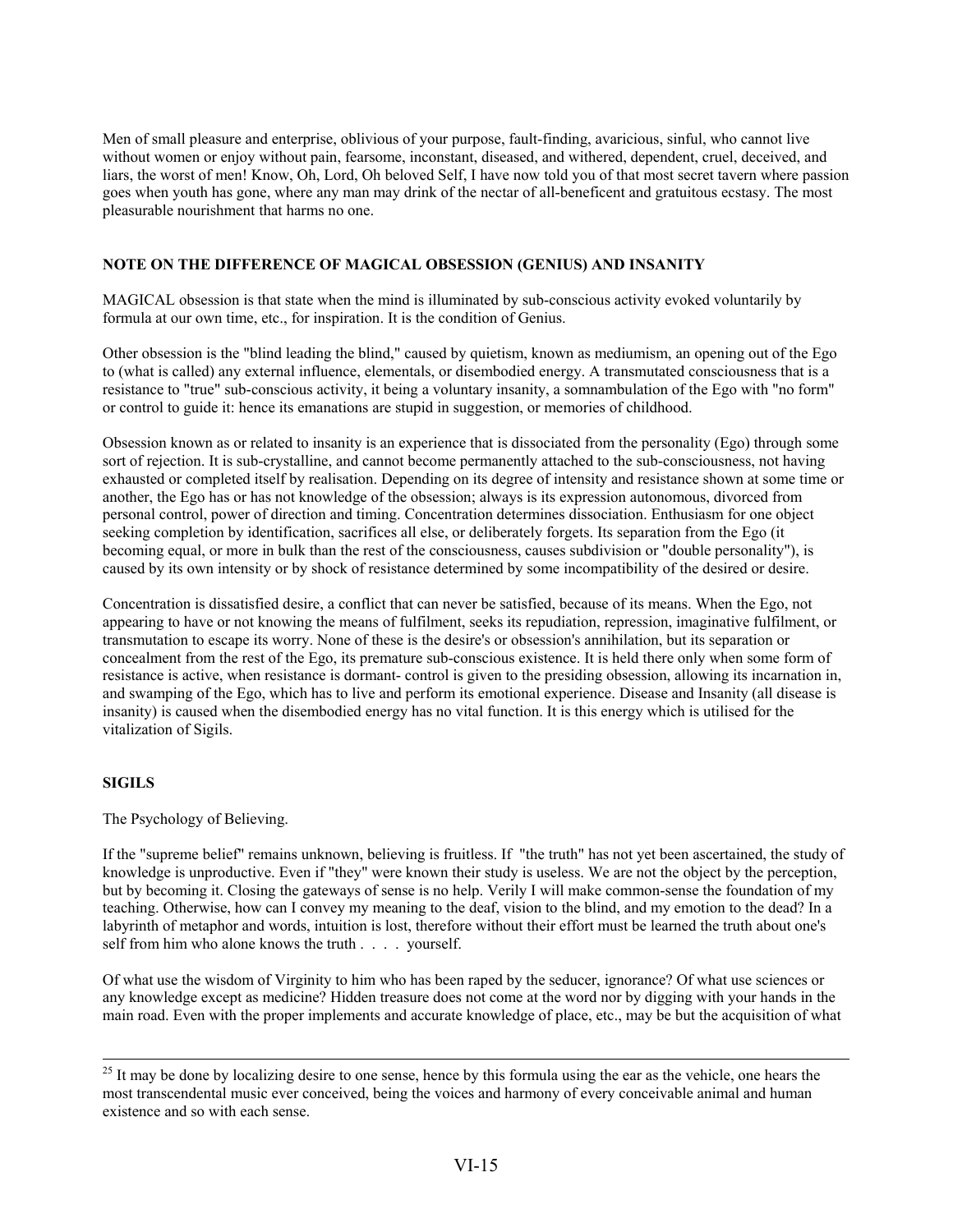you possessed long ago. There is a great doubt as to whether it is hidden, except by the strata of your experience and atmospheres of your belief.

The pertinent question now proposed by "Thee" should be asked by those desirous of some measure of genius. My answer like the mighty germ is in agreement with the universe, simple and full of deep import and for a time extremely objectionable to your ideas of good and beauty. Listen, attentively, O! Aspirant, all agog for information, to my answer, for by living the meaning thou shalt truly be freed from the bondage of constitutional ignorance. Thou must live it thyself; I cannot live it for thee.

The chief cause of genius is realization or "I" by an emotion that allows the lightning assimilation of what is perceived. This emotion is immoral in that it allows free association of knowledge without the accessories of belief. Its condition is, therefore, ignorance of "I am" and "I am not" with absent-mindedness as believing. Its most excellent state is the "Neither-Neither," the free or atmospheric "I."

You remember in your youth the thought "that this world is a curious place" in the emotion when you felt "why" as to whether this life is a reasonable development? What was the cause of this and of your summarily dismissing it from your mind? Again the feeling that the most commonplace object is magnificently strange and the vague emotion of co-relation between the incompatible (exhaustive arguments often see this, but always excuse it); the curiosity and shock with a more intimate association with the wonders of creation. What is it that prevents you following investigation into "what exactly is surprise," etc.? What is the cause of your believing more in God than a dog-fight? Yet you fear dogs more than God! Where is the difference between yourself choked with disquieting piety, and the innocence of a babe? Perhaps in these is the cause of ignorance.

Belief is the fall from the Absolute. What are you going to believe? Truth seeks its own negation. Different aspects are not the truth, nor are they necessary to truth. Of its emanations which are you to strangle at birth? Are you illegitimate? You believe in right and wrong- what punishment will you determine? Can you escape the driving "Must"? Who can escape boredom- without change? Who remain single and content! What man among you is large and free enough to encompass his "self"? Your belief obfuscates lineage. Ambition is smallness- your customed environment. Remember, time is an unstudied imagination of the experienced. What may be called the early experience was its completion, so of learning there is no finis. What you learn to-morrow is determined by what you have done- the accomplished lesson of yesterday. Never learning to-day what you can do to-morrow is called loss, but is theft from time, wholesomeness and rejuvenescence. Repeat this delay again and again till you arrive at spontaneity, chance in safety. The pursuit of learning (believing) is the grotesque incubator of stupidity.

If you could truly believe, we should realise the virtue of it. We are not free to believe . . . . however much we so desire, having conflicting ideas to first exhaust. Sigils are the art of believing; my invention for making belief organic, ergo, true belief.

When by the wish to believe- it is of the necessity incompatible with an existing belief and is not realized through the inhibition of the organic belief- the negation of the wish, faith moves no mountains, not till it has removed itself. Supposing I wish to be great (is not counting that I am), to have "faith" and believe that I am, does not make me greateven were I to keep up the pretence to the end . . . . it being ceremonial insincerity, the affirmation of my incapacity. I am incapable, because that is the true belief, and organic. To believe differently is but affectation. Therefore the imagination or "faith" that I am great, is a superficial belief. The reaction and denial, caused by the troublesome effervescence of the organic incapacity. Denial or faith does not change or annihilate it, but is its reinforcement and preservation. Therefore belief, to be true, must be organic and sub-conscious. The desire to be great can only become organic at a time of vacuity, and by giving it (Sigil) form. When conscious of the Sigil form (any time but the Magical) it should be repressed, a deliberate striving to forget it, by this it is active and dominates at the unconscious period, its form nourishes and allows it to become attached to the sub-consciousness and become organic, that accomplished, is its reality and realization. He becomes his concept of greatness.

So belief becomes true and vital by striving against it in consciousness and by giving it form. Not by the striving of faith. Belief exhausts itself by confession and non-resistance, i.e., consciousness. Believe not to believe, and in degree you will obtain its existence. Timeliness depending on your morality, give to the poor. If the ambitious only knew it is as difficult to become incapable as it is to become great. They are mutual as accomplishments and equally satisfying.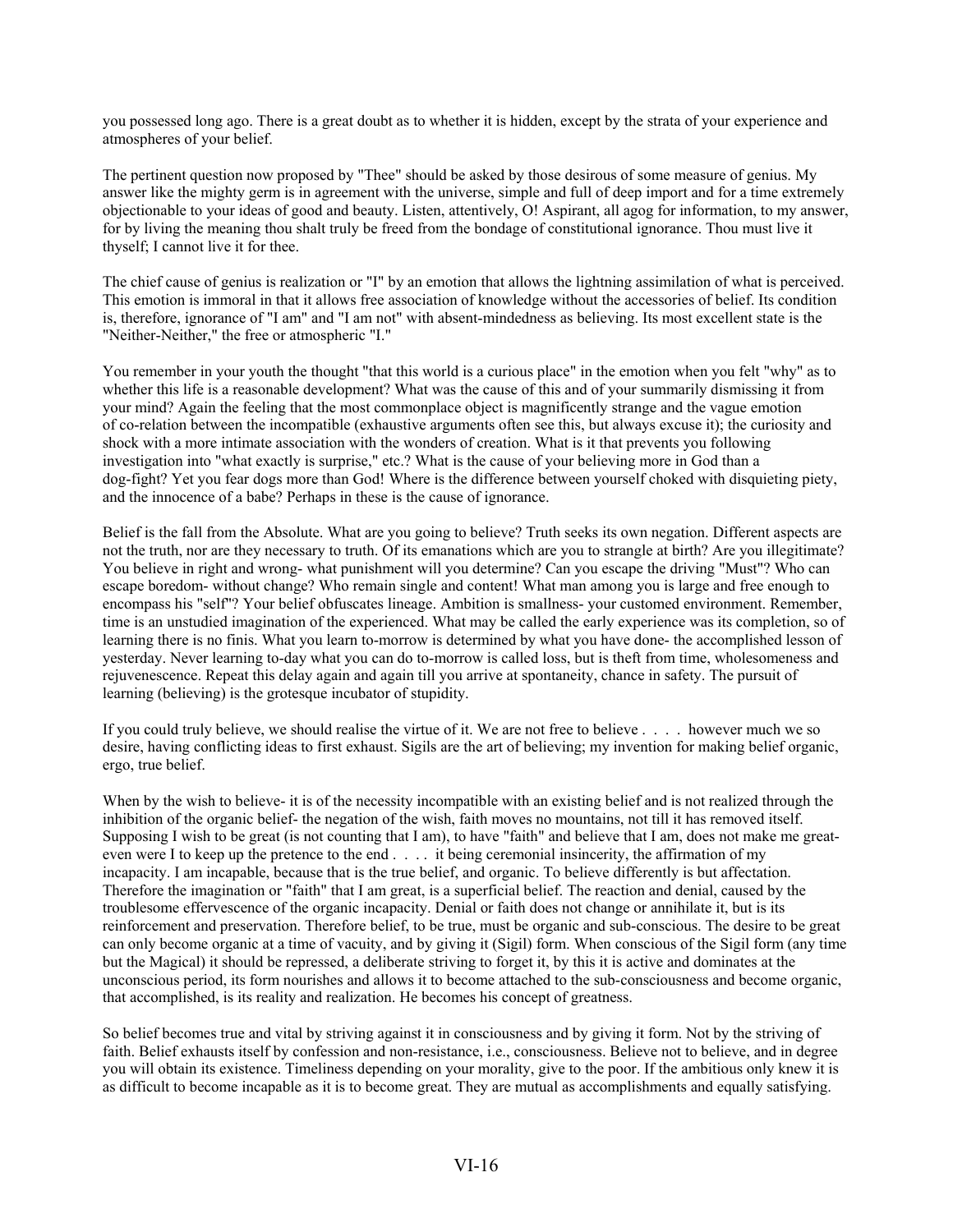#### **THE SUB-CONSCIOUSNESS**

ALL geniuses have active sub-consciousness, and the less they are aware of the fact, the greater their accomplishments. The sub-consciousness is exploited by desire reaching it. So consciousness should not contain the "great" desire once the Ego has wished: and should be filled with an affected ambition for something different, not vice-versa, the inevitable penalty of cowardice lurking somewhere: surely not an inglorious deceit? Genius, like heroism, is a matter of bravery- you have to forget fear, or incapacity somehow . . . . hence its expression is always spontaneous. How simple it is to acquire genius- you know the means; who will take the plunge? The learning of "How" is the eternal "Why"- unanswered! A genius is such, because he does not know how or why.

#### The Storehouse of Memories with an Ever-Open Door.

Know the sub-consciousness to be an epitome of all experience and wisdom, past incarnations as men, animals, birds, vegetable life, etc., etc., everything that exists, has and ever will exist. Each being a stratum in the order of evolution. Naturally then, the lower we probe into these strata, the earlier will be the forms of life we arrive at; the last is the Almighty Simplicity. And if we succeed in awakening them, we shall gain their properties, and our accomplishment will correspond. They being experiences long passed, must be evoked by extremely vague suggestion, which can only operate when the mind is unusually quiet or simple. To have their wisdom does not mean the necessity of their bodiesthe body modifies in relation to "means" (we travel faster than the hunting leopard, but do not have its body), when it is the means it changes accordingly. Now, if we observe Nature, the early forms of life are wonderful in their properties, adaptablility, etc; their strength enormous, and some are indestructible. No matter what the desire is, it always is its accomplishment. A microbe has the power to destroy the world (and certainly would if it took an interest in us). If you were to dismember its limb, the mutilated part would regrow, etc. So by evoking and becoming obsessed or illuminated by these existences, we gain their magical properties, or the knowledge of their attainment. This is what already happens (everything happens at all times) though exceedingly slowly; in striving for knowledge we repel it, the mind works best on a simple diet.

#### The Key to Prophecy.

The law of Evolution is retrogression of function governing progression of attainment, i.e., the more wonderful our attainments, the lower in the scale of life that governs them. Our knowledge of flight is determined by that desire causing the activity of our bird etc. Karmas. Directly our desire reaches the stratum belonginging to those existences that can "fly" without wings- so shall we fly without machines. This sub-conscious activity is the "capacity," the "knowledge"; all other we acquire is of a negative or manurial value. The virtue of learning and acquiring knowledge by the ordinary means is in its worry and disappointment, of that degree which causes exhaustion: by that the desire might accidentally reach the real abode of knowledge, i.e., the sub-consciousness. Inspiration is always at a void moment, and most great discoveries accidental, usually brought about by exhaustion of the mind. My formula and Sigils for sub-conscious activity are the means of inspiration, capacity or genius, and the means of accelerating evolution. An economy of energy and method of learning by enjoyment. A bat first grew wings and of the proper kind, by its desire being organic enough to reach the sub-consciousness. If its desire to fly had been conscious, it would have had to wait till it could have done so by the same means as ourselves, i.e., by machinery. All genius has an hypothesis (usually natural) in the form of a hobby, which serves to restrain and occupy the conscious mind, to prevent its interference with spontaneous expression. The great Leonardo's mathematics, etc., served to "Deceive" him as such an hypothesis (and as Sigils). Our lives are full of the Symbolism of those predominating Karmas we are governed by. All ornament, useless dress, etc., are such (they please people because they feel the identification), and the means of locating them (Karmas). The symbolism of crowning a man King, is that he, resembling God (on earth), has reached the lowest strata of his sub-consciousness (those one-cell organisms if you like), which predominate as governing his functions. (Of course, those crowned Kings are never such, they symbolise the "hope," not the reality.) Hence the floral nature of and precious stones in design of the crown relate to first principles. He is King who has reached the dual principle in its simplicity, the first experience which is all experience . . . . he has no need of crowns and kingdoms.

By Sigils and the acquirement of vacuity, any past incarnation, experience, etc., can be summoned to consciousness. It may even happen in sleep in the form of dreams, but this means is very difficult. (Chapters on day and night dreaming for pleasure omitted.)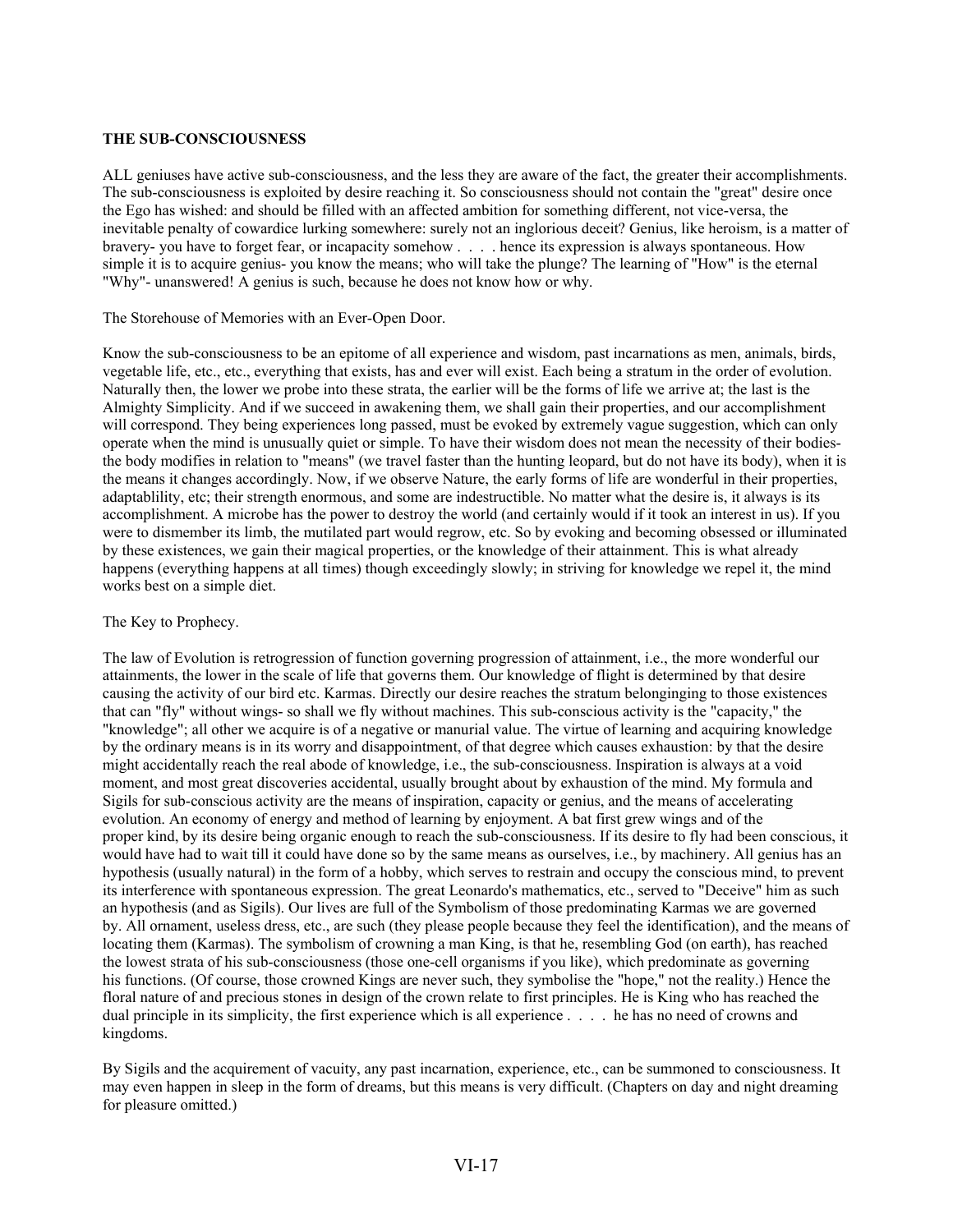Total vacuity is difficult and unsafe for those governed by morality, complexes, i.e., whose belief is not entirely selflove. Hence this desideratum of Sigils, etc.

Know all ritual, ceremony, conditions, as arbitrary (you have yourself to please), a hindrance and confusion; their origin was for amusement, later for the purpose of deceiving other from knowing the truth and inducing ignorance; and as always happens their high priests were the more deceived themselves. He who deceives another deceives himself much more. Therefore know the Charlatans by their love of rich robes, ceremony, ritual, magical retirements, absurd conditions, and other stupidity, too numerous to relate. Their entire doctrine a boastful display, a cowardice hungering for notoriety; their standard everything unnecessary, their certain failure assured. Hence it is that those with some natural ability quickly lose it by their teaching. They can only dogmatise, implant and multiply that which is entirely superficial. Were I a teacher I should not act as master, as knowing more, the pupil could lay no claim to discipleship. Assimilating slowly, he would not be conscious of his learning, he would not repeat the vital mistake; without fear he would accomplish with ease. The only teaching possible is to show a man how to learn from his own wisdom, and to utilise his ignorance and mistakes. Not by obscuring his vision and intention by righteousness.

## **SIGILS. BELIEF WITH PROTECTION**

#### Magickal Obsession.

-

I will now explain their creation and use; there is no difficulty about it, how pure and clear it all is.<sup>26</sup> Out of love for my foolish devotees I invented it. All desire, whether for Pleasure, Knowledge, or Power, that cannot find "Natural" expression, can by Sigils and their formula find fulfilment from the sub-consciousness. Sigils are the means of guiding and uniting the partially free belief<sup>27</sup> with an organic desire, its carriage and retention till its purpose served in the subconscious self, and its means of reincarnation in the Ego. All thought can be expressed by form in true relation. Sigils are monograms of thought, for the government of energy (all heraldry, crests, monograms, are Sigils and the Karmas they govern), relating to Karma; a mathematical means of symbolising desire and giving it form that has the virtue of preventing any thought and association on that particular desire (at the magical time), escaping the detection of the Ego, so that it does not restrain or attach such desire to its own transitory images, memories and worries, but allows it free passage to the sub-consciousness.

Sigils are made by combining the letters of the alphabet simplified. Illustration, $^{28}$  the word "Woman" in Sigil form is (example) or (example) or (example) etc. The word tiger (example) or

(example) etc., etc. The idea being to obtain a simple form which can be easily visualised at will, and has not too much pictorial relation to the desire. The true method has a much greater virtue, which cannot be explained briefly, being the secret of thought form, as degrees of suggestion, and what exactly is in a name. We have now agreed as to how a Sigil is made, and what virtue it has. Verily, what a person believes by Sigils, is the truth, and is always fulfilled. This system of Sigils is believed by taking it up as a hobby at a time of great disappointment or sorrow. By Sigils I have endowed fools with wisdom, made the wise fools, giving health to the sick and weak, disease to the strong, etc. Now, if for some purpose, you wanted the strength of a tiger- you would make a sentence such as:- "This my wish to obtain the strength of a tiger." (Message from person who typed up this file: In constructing the sentence of desire, beginning with "This my will," has been said by some to be more efficacious.) Sigilized this would be:

This my wish (illustrative example of this part of the sentence)

<span id="page-17-0"></span> $^{26}$  By this system, you know exactly what (you believe) your Sigil must relate to. If you used any form stupidly, you might possibly "conjure up" exactly what you did not want- the mother of insanity, or what always happens then, nothing at all. This being the only system, any result other than by it is accidental. Also you do not have to dress up as a traditional magician, wizard or priest, build expensive temples, obtain virgin parchment, black goat's blood, etc., etc., in fact no theatricals or humbug.

<span id="page-17-2"></span><span id="page-17-1"></span>

<sup>&</sup>lt;sup>27</sup> Free belief or energy, i.e., a disappointed desire, not yet an obsession.<br><sup>28</sup> There are six methods of Sigils employed in this book, each corresponding to different strata. The one shown here is illustrative and the fundamental idea of them all, from which anyone can evolve his own system. Conditions, etc., or necessity subsequently evolve themselves. Also a person has more power of creation and originality with a limited means of expression.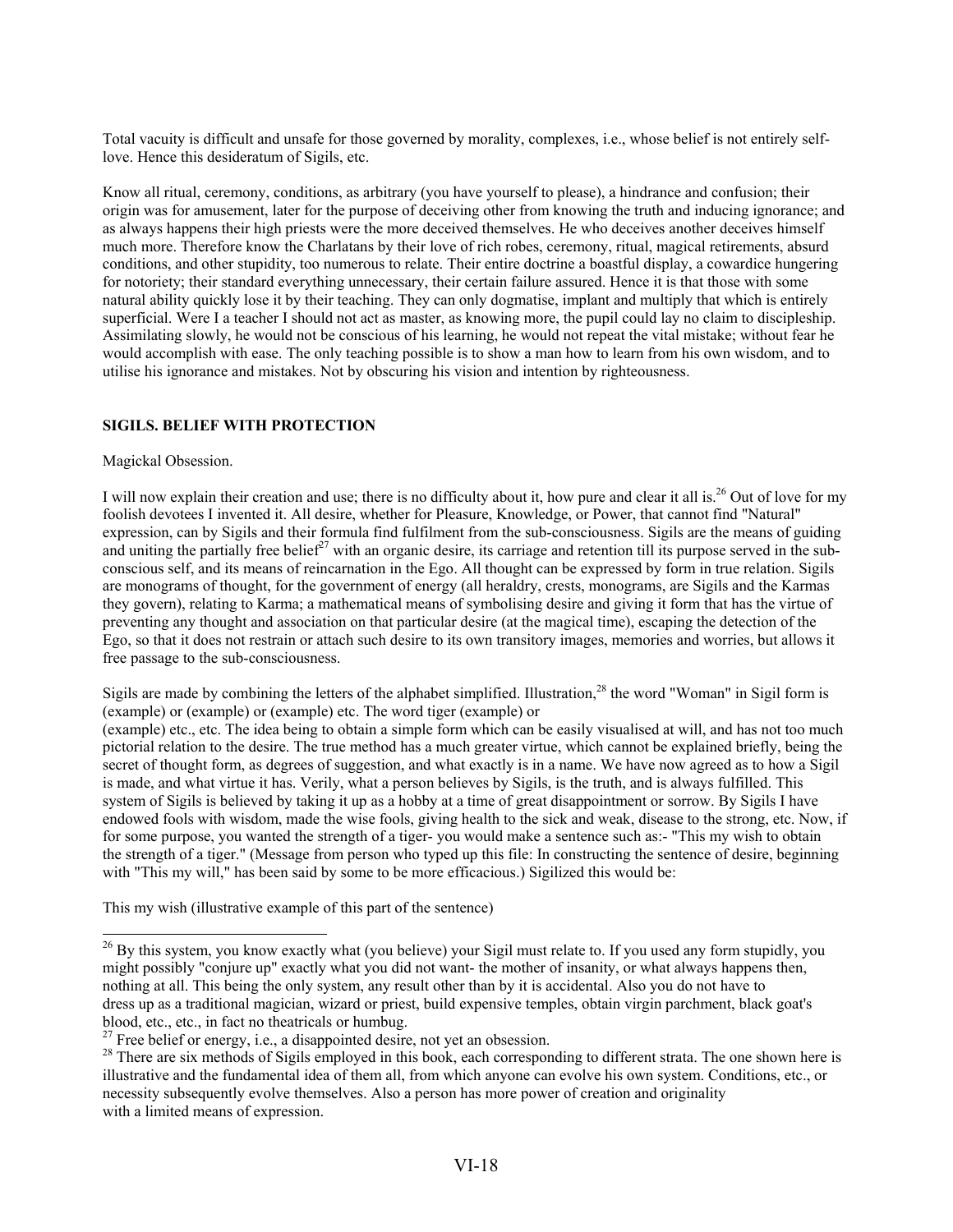To obtain (ditto)

The strength of a Tiger (same as said above)

Combined as one Sigil (example) or (more simplified example).

Now by virtue of this Sigil you are able to send your desire into the subconsciousness (which contains all strength); that having happened, it is the desire's realization by the manifestation of the knowledge or power necessary.

First, all consciousness except of the Sigil has to be annulled; do not confuse this with concentration- you simply conceive the Sigil any moment you begin to think. Vacuity<sup>29</sup> is obtained by exhausting the mind and body by some means or another. A personal or traditional means serves equally well, depending on temperament; choose the most pleasant; these should be held in favour, Mantras and Posture, Women and Wine, Tennis, and the playing of Patience, or by walking and concentration on the Sigil, etc., etc. None is necessary to him who has (even symbolically) for a moment by the "Neither-Neither" conquered the dual principle (Conception), his Ego is free from gravity. If the Sigil is made an obsession by continual apprehension, its realization may happen at any moment, in the form of inspiration. This is done by reverting the mind to the Sigil when one is extremely worried- the time of exhaustion is the time of fulfilment. At the time of exhaustion or vacuity, retain only and visualize the Sigil form- eventually it becomes vague, then vanishes and success is assured. by the Ego conceiving only the Sigil, and not being able to conceive anything from it, all energy is focussed through it, the desire for identification carries it to the corresponding sub-conscious stratum, its destination. The Sigil being a vehicle, serves the purpose of protecting consciousness from the direct manifestation of the (consciously unacknowledged) obsession, conflict is avoided with any incompatible ideas and neither gains separate personality. It (the obsession) is either gradually assimilated and becomes organic or returns to its original abode, its purpose of illumination served. Hence the mind, by Sigils, depending upon the intensity of desire, is illuminated or obsessed (knowledge or power) from that particular Karma (the sub-conscious stratum, a particular existence and knowledge gained by it) relative to the desire, but not from memory or experience which was recent. Knowledge is obtained by the sensation, resulting from the unity of the desire and Karma. Power, by its "actual" vitalization and resurrection.

This knowledge leaves its stratum in company with the energy or desire returning to the Ego. It escapes the Ego's resistance by associating with similar images, memories, or experiences relative (recieved in this life), that the mind contains, and crystalizes itself by their symbolism. Hence most illumination is symbolic, and must be subsequently translated.

[Chapters on Symbolism, Automatic Drawing As Means To Art, & Note on Sacred Letters omitted.—editor]

## **ON MYSELF**

 $\overline{a}$ 

Conceiving, thou hast given no sign of life. In claiming thee, a

labour of creating value, is nothing worth holding, nothing satisfying; the realization of thy inhibition all? By selfeffacement would seem reality. This self, how empty! how prolific of incompleteness! In self-denial its stimulation to simulate reality . . . . more and more comes out- these ugly mists of illusion are parental, the cause of Heaven's hatred! That is why I fear to believe in God, subordination to an attribute, an idea of Self is not freedom of love! Probably Almighty is he who is unconscious of the idea of God. Now may the fierceness of my unity be "Thy" silence and for me no longer a query or labour to espouse my doubt. Yet mankind for ever doubts, quirks, and for every pleasure pays, till he becomes millionary: the punishment shall fit the appraisement of his capitalization, there is that fear! The rich in dross, to cheat his conscience, affects humility, speaks of himself as "poor," his possessions as "burdens," or of "small account"! Of what consolation the truth in the day of weary waiting and watching, the restless striving, the imprisonment, the rack, the horrors of every conceivable torture? When he becomes accustomed, loses reality, and no longer deterred, will he then create God and miseries afresh? Oh, folly of the world, deny thy faith,

<span id="page-18-0"></span> $29$  This is not the passivity of mediumism which opens the mind to what is called external influence-disembodied energy usually having no better purpose than to rap-tables. There are many means of attaining this state of vacuity: I mention the most simple, there is no need for crucifixion. Drugs are useless. Smoking and laziness the more difficult.